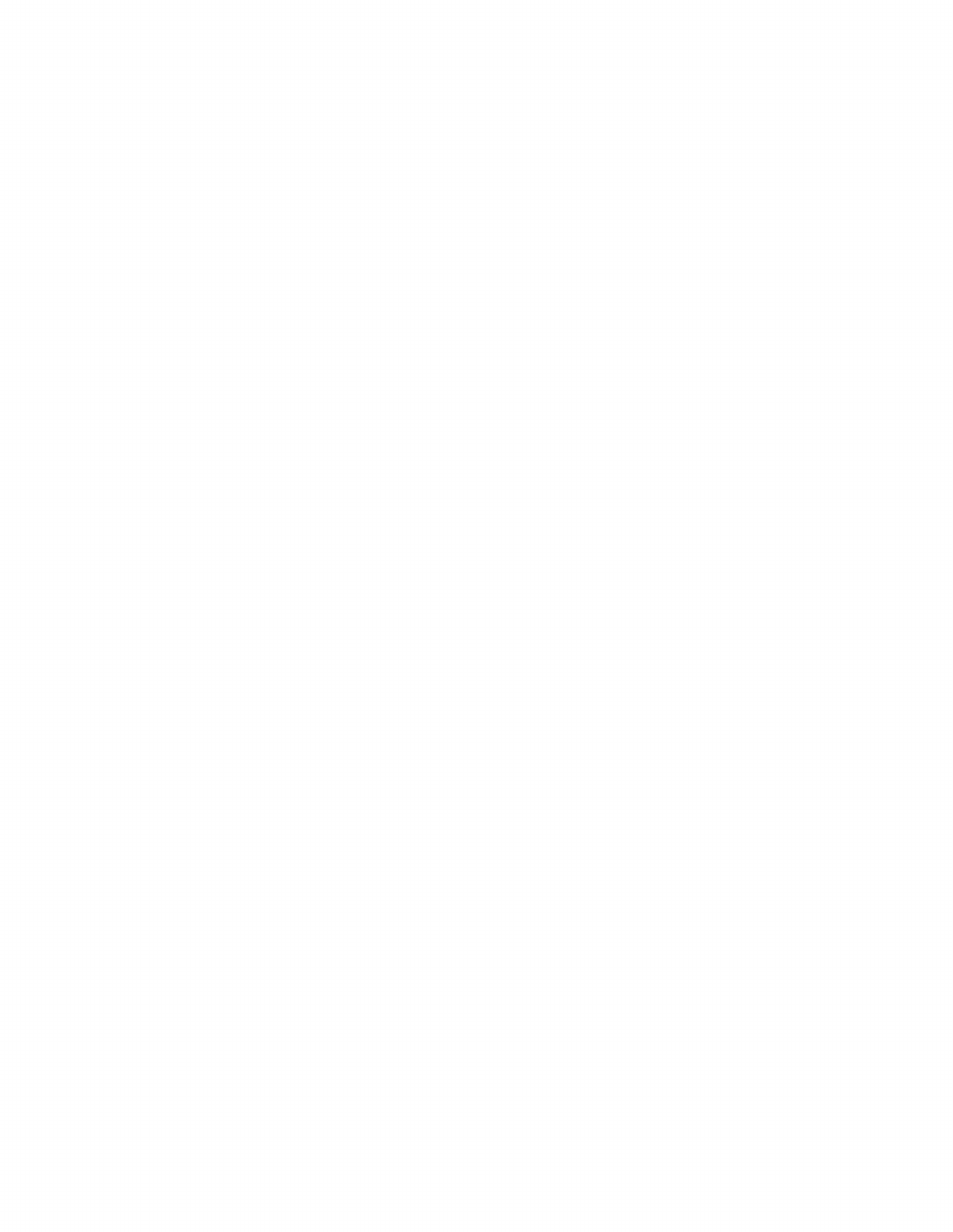# ARTICLE VII, Special Districts § 300-41. WF Waterfront District. [Amended 12-14-1987; 11-13-1990]

- A. Purpose. The City of Peekskill waterfront is a unique natural setting that provides waterrelated recreation opportunities, both passive and active, majestic views, habitat for wildlife, a transportation center and an opportunity for commercial and residential development. The creation of a waterfront district is intended to encourage the creation and/or maintenance of sound development within the city's waterfront area in a manner that optimizes the locational opportunity for appropriate commercial, residential, service and recreation activities, including the possible multiple use of sites, which shall be compatible with adjacent uses so as not to cause nuisance or environmental harm, and at the same time recognizes and protects the unique natural setting and the public investment made in open space and preservation of vistas. Any development in the waterfront shall be reviewed by the Planning Commission and Common Council, as applicable, with the following public objectives which should be evaluated in a comprehensive manner:
	- (1) Preservation of open space and recreation opportunities.
	- (2) Preservation and reclamation of views or vistas of Peekskill Bay and the Hudson Highlands.
	- (3) Attractive rehabilitation of existing buildings.
	- (4) Consolidation of transportation uses and services.
	- (5) Provision for and support of water-related services and businesses.
	- (6) Development ofresidential dwellings where such development advances the purposes set forth herein and in  $\S$  300-19 of this chapter.
	- (7) Expansion of public rights-of-way and easements along the water's edge.
- B. Overall district. The Waterfront (WF) Zoning District is hereby amended to include all areas delineated "WF" on the Zoning Map of the City of Peekskill, as amended.
- C. Subareas. The Waterfront District, as established, is hereby divided into three subareas: WF-1, WF-2 and WF-PRD. The Common Council finds that each subarea has a distinct character because of topography and/or location within the waterfront area. These subareas are established as delineated on the Zoning Map of the City of Peekskill.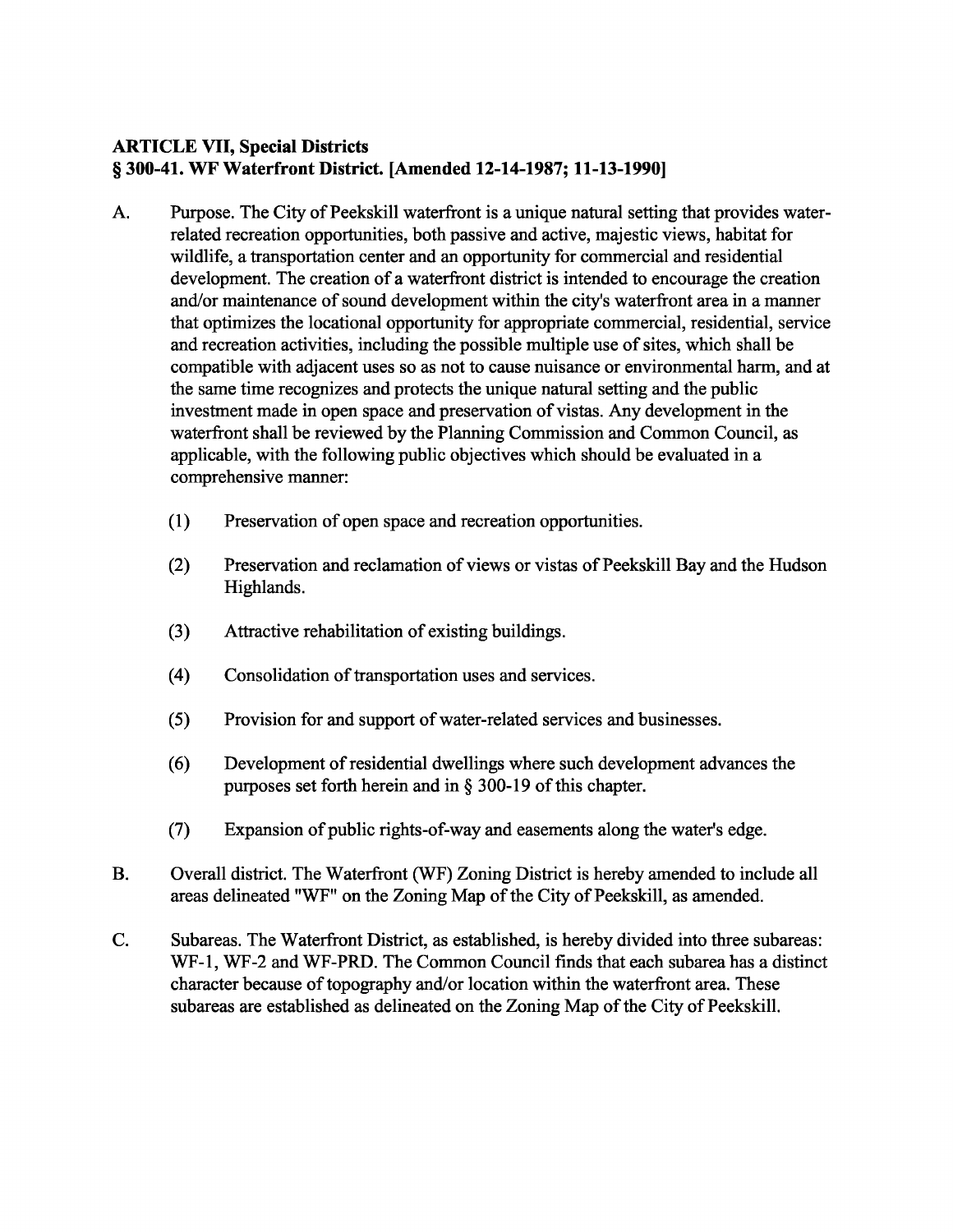- D. Subarea WF-l. [Amended 12-23-1991; 9-26-1995]
	- (1) Permitted uses.
		- (a) Municipal parks.
	- (2) Special Permit uses.
		- (a) For all special permit uses in the WF-l, the Design Guidelines for the WF District are hereby deemed additional criteria to be used in evaluating proposals. In reviewing special permit applications, the Planning Commission shall make a report to the Common Council regarding consistency with the Design Guidelines. No special permit shall be granted pursuant to this section unless the Common Council shall have made an affirmative finding that the project is consistent with the Design Guidelines to the maximum extent possible.
		- (b) The following uses are permitted in the WF-1 Subarea subject to the issuance of a special permit by the Common Council:
			- [1] Marina, boat club, boat launching and sale or rental of marine supplies and boats.
			- [2] Fully enclosed structures not to exceed 10,000 feet of floor area for the repair and manufacture of boats, sails and equipment.
			- [3] Transportation services, including ferry terminal and commercial boat charter.
			- [4] Restaurant, standard.
			- [5] Hotels and motels.
	- (3) Lot area and building requirements.
		- (a) Height. No structure shall be erected to a height in excess oftwo stories or 24 feet. This height requirement may be waived by the Planning Commission for structures to be developed at Travis Point, however, such structure may not exceed four stories and the overall height may not exceed 45 feet.
		- (b) Structures shall be set back 100 feet from the water's edge, except structures which require direct access to the water for their function and which are not more than one story or 12 feet in height.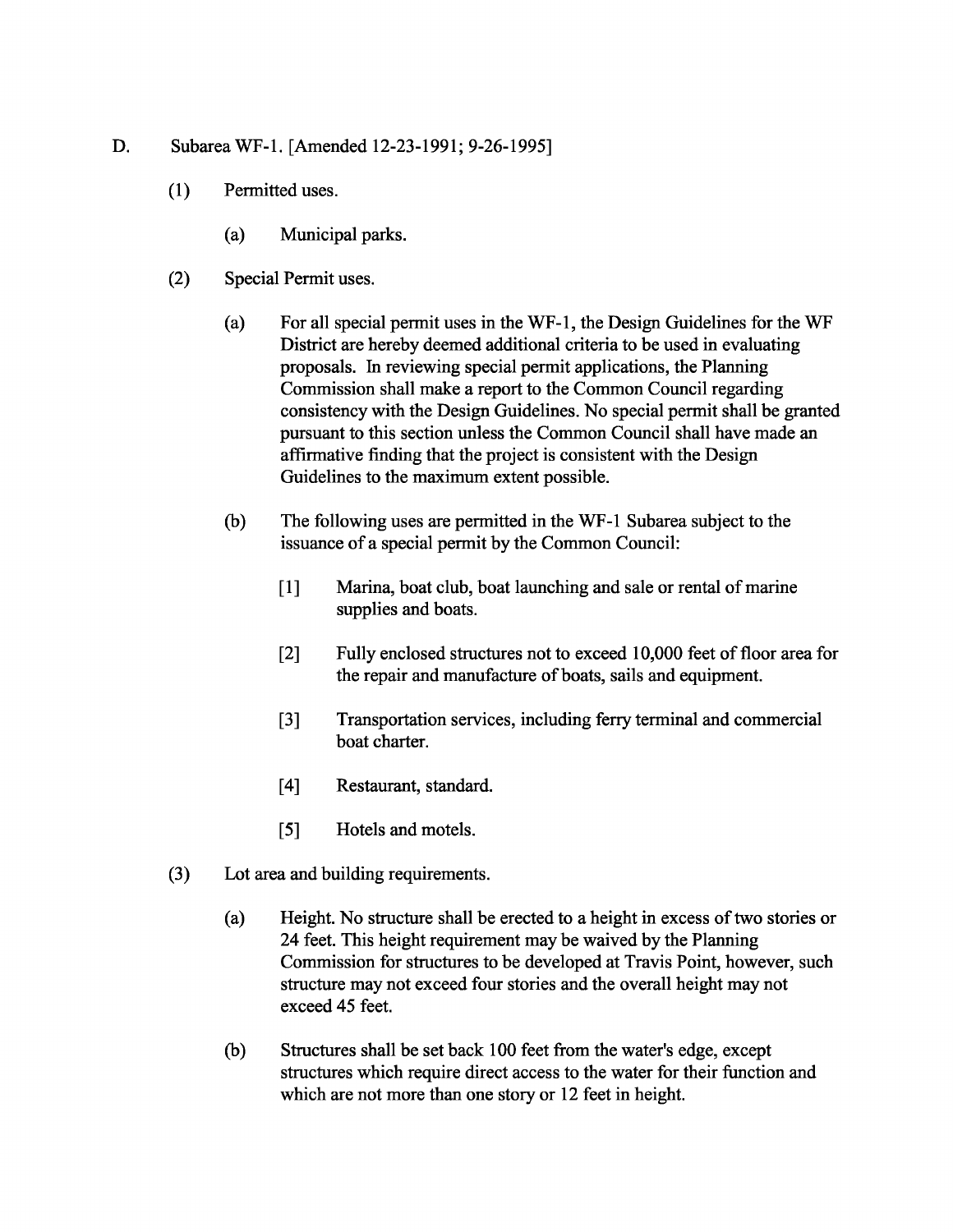- (c) For hotel/motel uses the following bulk standards shall additionally apply:
	- [1] One thousand square feet of lot area shall be provided for each guest room.
	- [2] Each guest room shall include a full private bathroom.
	- [3] Minimum guest room size, including private bathroom, shall be 400 square feet.
	- [4] Maximum floor area ratio (FAR) shall be 0.75.
	- [5] Gross floor area designated to permitted ancillary uses shall not exceed 60% of the gross floor area for all site structures.
	- [6] Buffering shall be provided as follows: a twenty-foot-wide buffer, planted and maintained to the satisfaction of the Director of Planning and Development, shall be provided between both the main building and all outdoor recreation areas and all side and rear lot lines; a ten-foot-wide buffer, planted and maintained to the satisfaction of the Director of Planning and Development, shall be provided between all parking areas and all side and rear lot lines.
- (4) Special Permit additional criteria.
	- (a) Marinas.
		- [1] For marina development within the WF-l, the following criteria are requirements for the issuance of a special permit by the Common Council:
			- [a] A traffic analysis must be provided, indicating that peak hour traffic flows can be accommodated at adequate levels by the existing street system and/or proposed improvements to the existing street system.
			- [b] An engineer's report must be provided, certifying that improvements to be constructed in conjunction with the development will not have significant negative impacts on the following:
				- [i] The quality of water in Peekskill Bay, defined herein as the portion of the Hudson River located between the northern and southern boundaries of the City of Peekskill.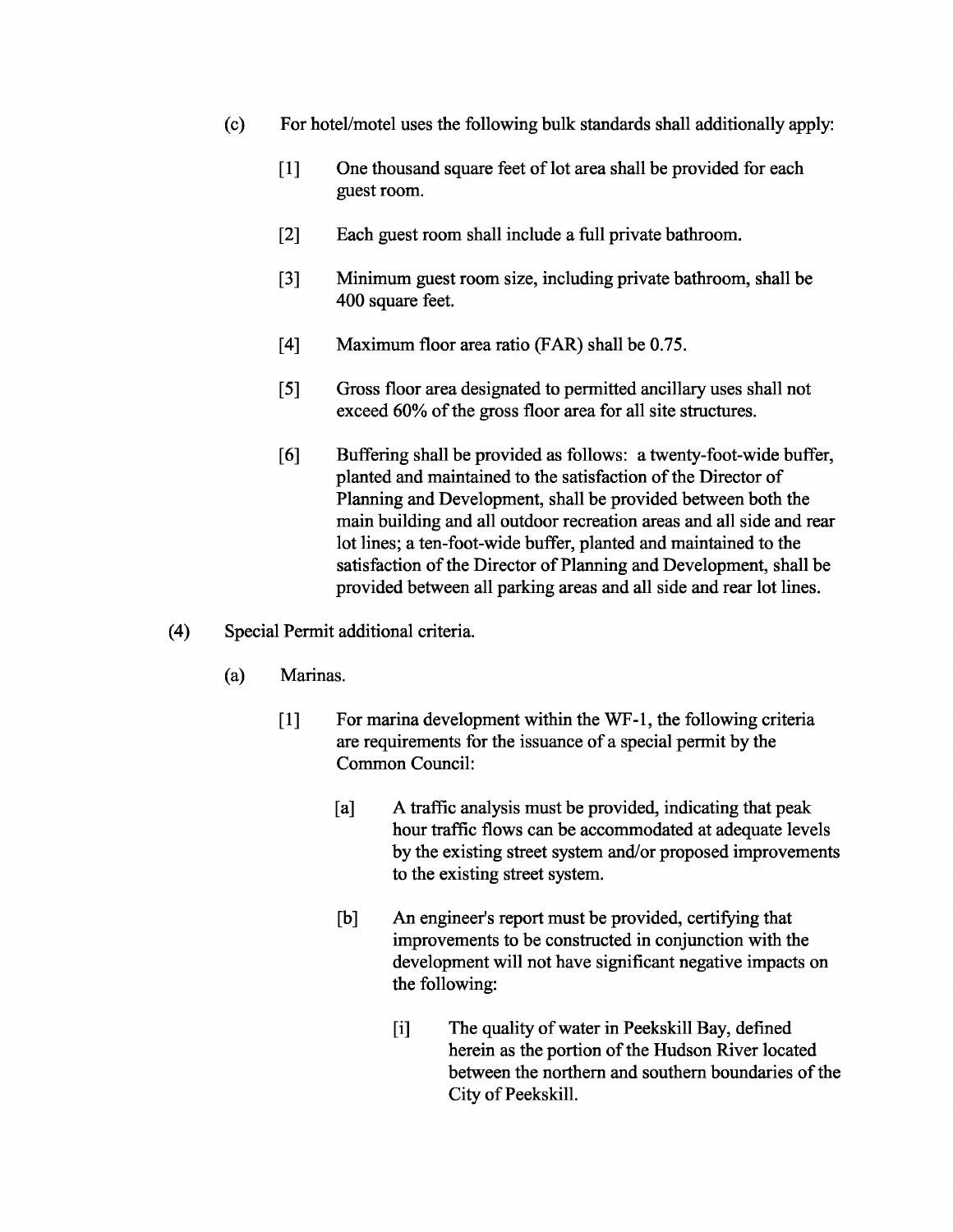- [ii] Boating safety and freedom from boat congestion in Peekskill Bay due to the number of proposed and preexisting slips in Peekskill Bay.
- [c] Sewerage pump-out stations must be provided and located in convenient locations in accordance with applicable federal, state and local standards and must be available to the general boating public.
- [d] Garbage stations must be provided and located in convenient locations in accordance with all applicable federal, state and local standards.
- [e] Upland support facilities, including but not limited to showers, bathrooms and laundromats must be provided for the use of marina patrons for marina developments with 100 or more boat slips.
- [f] Improved public access to the shoreline through boardwalks or other suitable means must be provided.
- [g] Not less than 25% of all boat slips must be made available to the public through annual leases.
- [h] Acceptable and adequate provision for the off-season storage of boats, whether on-site or off-site, must be demonstrated to the satisfaction of the Common Council. Any such storage which, in the determination of the Common Council, results in excessive interference of shore site lines to the river shall be deemed unacceptable.
- [2] The residential use of marinas is strictly prohibited. For the purposes of this Subsection D  $(4)$  (a) [2], continuing occupation of any boat by any person for a period of seven days shall be deemed a prohibited residential use.
- (b) Hotels.
	- [1] For hotel development within the WF-1, the following criteria are requirements for the issuance of a special permit by the Planning Commission:
		- [a] Minimum of 50 guest rooms shall be provided.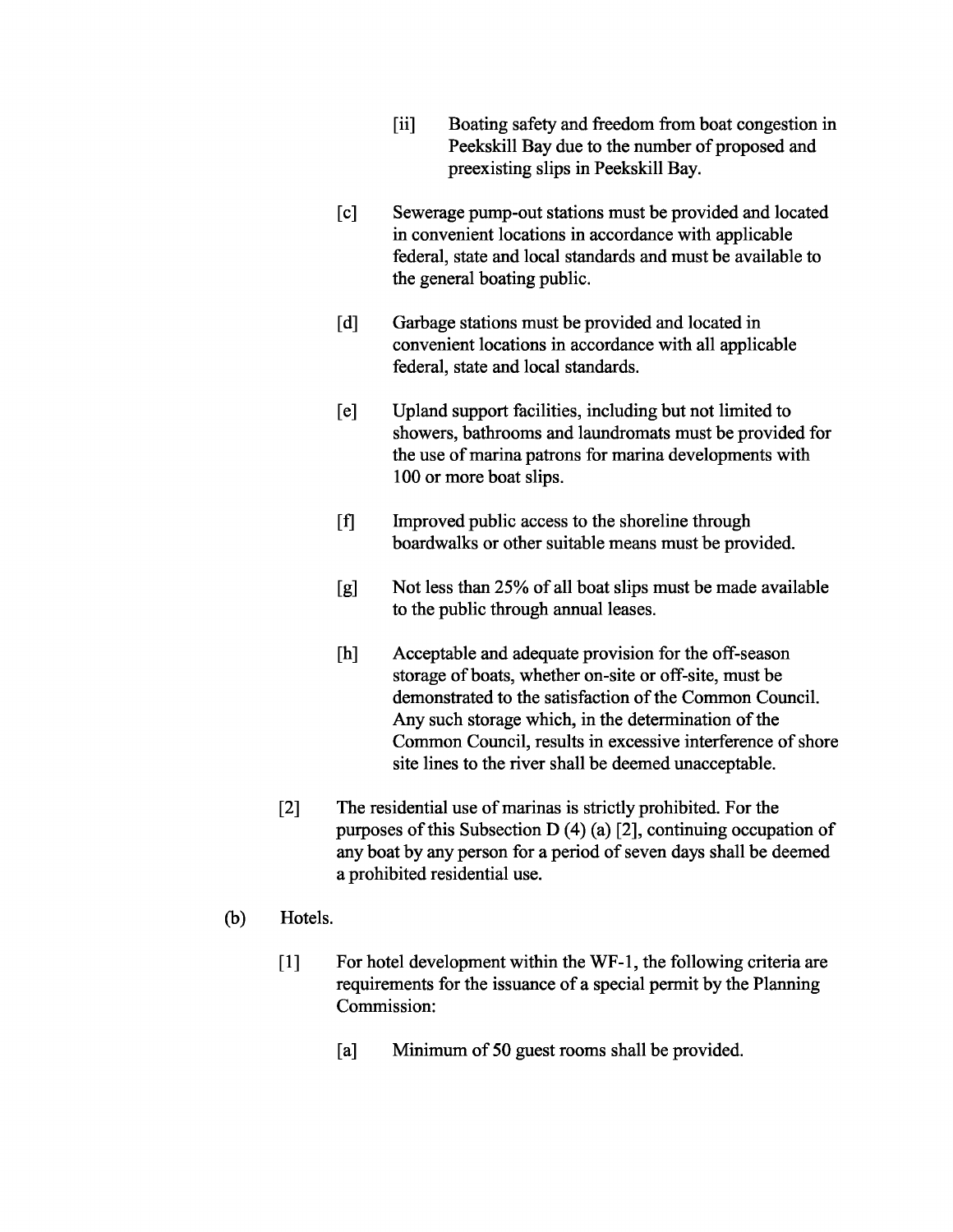- [b] Occupancy shall be limited to transients who shall reside in the hotel for not more than 180 days a year.
- [c] Minimum rate shall be for a full day; hourly rental rates shall not be permitted.

### E. Subarea WF-2. [Amended 11-29-1994; 9-26-1995]

- (1) Permitted uses.
	- (a)  $[Amended 7-10-2000 by L.L. No. 2-2000] Commercial uses with a$ maximum floor area of 4,000 square feet for each structure limited to the following uses:
		- [1] Retail stores to include photocopying services.
		- [2] Arts and crafts studios, art and/or antique galleries or museums.
		- [3] Professional and business offices.
		- [4] Beauty parlors, barbershops, tailors and nail shops.
		- [5] Furniture, cabinetry and musical instrument design, fabrication and repair and small appliance repair, provided that items are offered for sale on the premises.
		- [6] Job printing which includes design and reproduction work.
		- [7] Dance studios and martial arts studios.
		- [8] Dry-cleaning stores, except that no dry cleaning may be performed on the property.
	- (b) Municipal parks and playgrounds, including customary recreational, refreshment or service buildings and, without limitation, any other proprietary or governmental use of the City of Peekskill.
- (2) Special permit uses.
	- (a) For all special permit uses in the WF-2, the Design Guidelines for the WF District are hereby deemed additional criteria to be used in evaluating proposals. In reviewing special permit applications, the Planning Commission shall make a report to the Common Council regarding consistency with the Design Guidelines. No special permit shall be granted pursuant to this section unless the Common Council shall have made an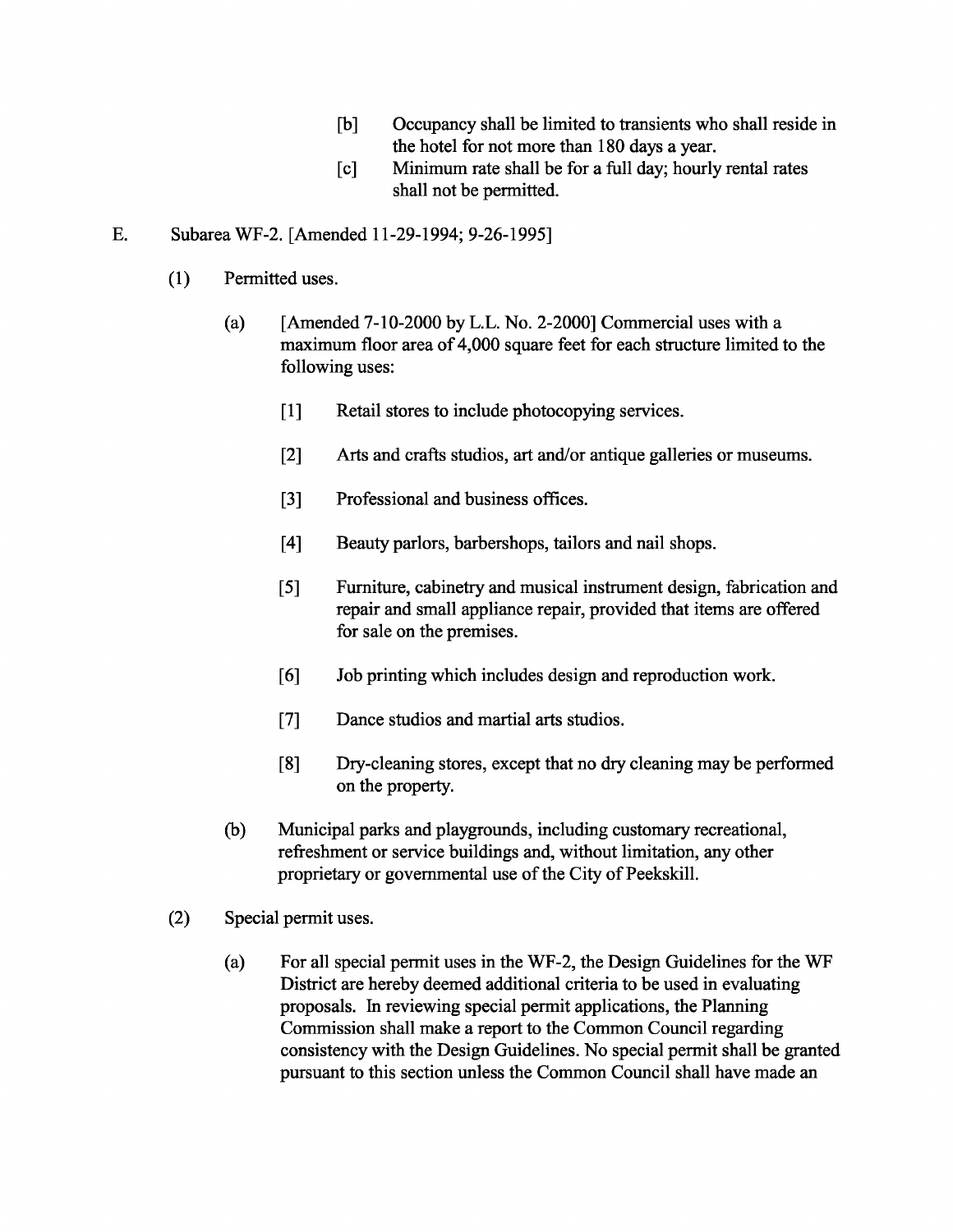affirmative finding that the project is consistent with the Design Guidelines to the maximum extent possible.

- (b) The following uses are permitted in the WF-2 Subarea subject to the issuance of a special permit by the Common Council:
	- [1] Residential uses limited to the following:
		- [a] Dwelling units, whether attached or semi-attached, including townhouse and garden apartment configurations, in accordance with the standards and guidelines of the WF Zoning District.
	- [2] Nonresidential uses limited to the following:
		- [a] Restaurant, standard.
		- [b] Retail stores to include photocopying services.
		- [c] Business and professional offices with a floor area of greater than 4,000 square feet.
		- [d] Arts or crafts studios, art galleries and antique galleries, furniture, cabinetry and musical instrument design, fabrication, and repair studios with a floor area greater than 4,000 square feet. [Amended 7-10-2000 by L.L. No. 2- 2000]
		- [e] Public or private parking lots or structures.
		- [f] Day-care centers and school-age child care as a principal use, subject to the following conditions:
		- [i] Buffering five feet in width and a six-foot-high opaque fence with the finished side facing out shall be required between all play areas and all lot lines, subject to Planning Commission full or partial waiver of this requirement.
		- [g] Houses of worship, subject to the following standards in addition to those identified in  $\S$ § 300-54 and 300-55 of this chapter:
			- [i] Minimum dimensional standards for a house of worship shall be as follows: one acre minimum lot size; one-hundred-fifty-foot minimum lot width;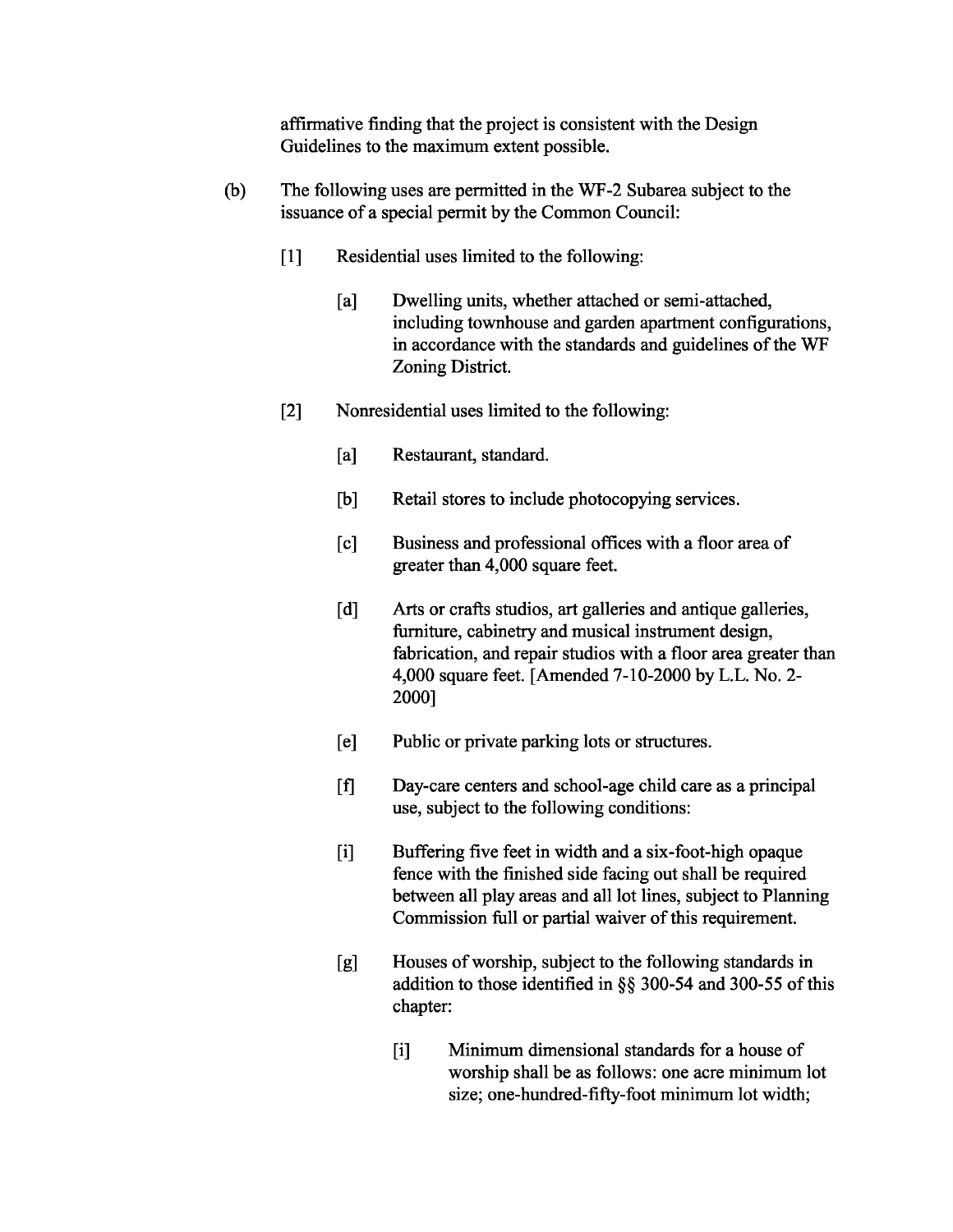20% maximum building coverage; 50% maximum impervious coverage; and maximum building height of 50 feet.

- [ii] One parking space per four seats.
- [iii] Parking area to be buffered from all side and rear lot lines by a planted area a minimum of 10 feet in width; no parking is permitted in a required front yard.
- [iv] Building setbacks for all structures shall be a minimum of 50 feet from all front lot lines, 15 feet from all side lot lines and 30 feet from all rear lot lines, or  $1/2$  of the building height from each lot line, whichever is greater.
- [v] Any facility with maximum capacity of 150 persons or more shall prepare a traffic impact analysis, which analysis shall include proposals for any necessary mitigation measures to be undertaken by the applicant, to the satisfaction of the Planning Commission.
- [vi] Maximum site generated light shall not exceed 1.5 footcandles at the property line and the source of all exterior lighting shall not be visible beyond the property line.
- [h] Museums.
- [i] Libraries.
- [j] Bed-and-breakfast facility.
- [k] [Added 7-21-1997] Artist lofts.
	- [i] When an action will result in one building containing three or more artist lofts, the artist 10ft shall be subject to the issuance of a special permit by the Common Council. If the action results in one building containing not more than two artist lofts, then the artist 10ft shall be subject to the issuance of a special permit by the Planning Commission.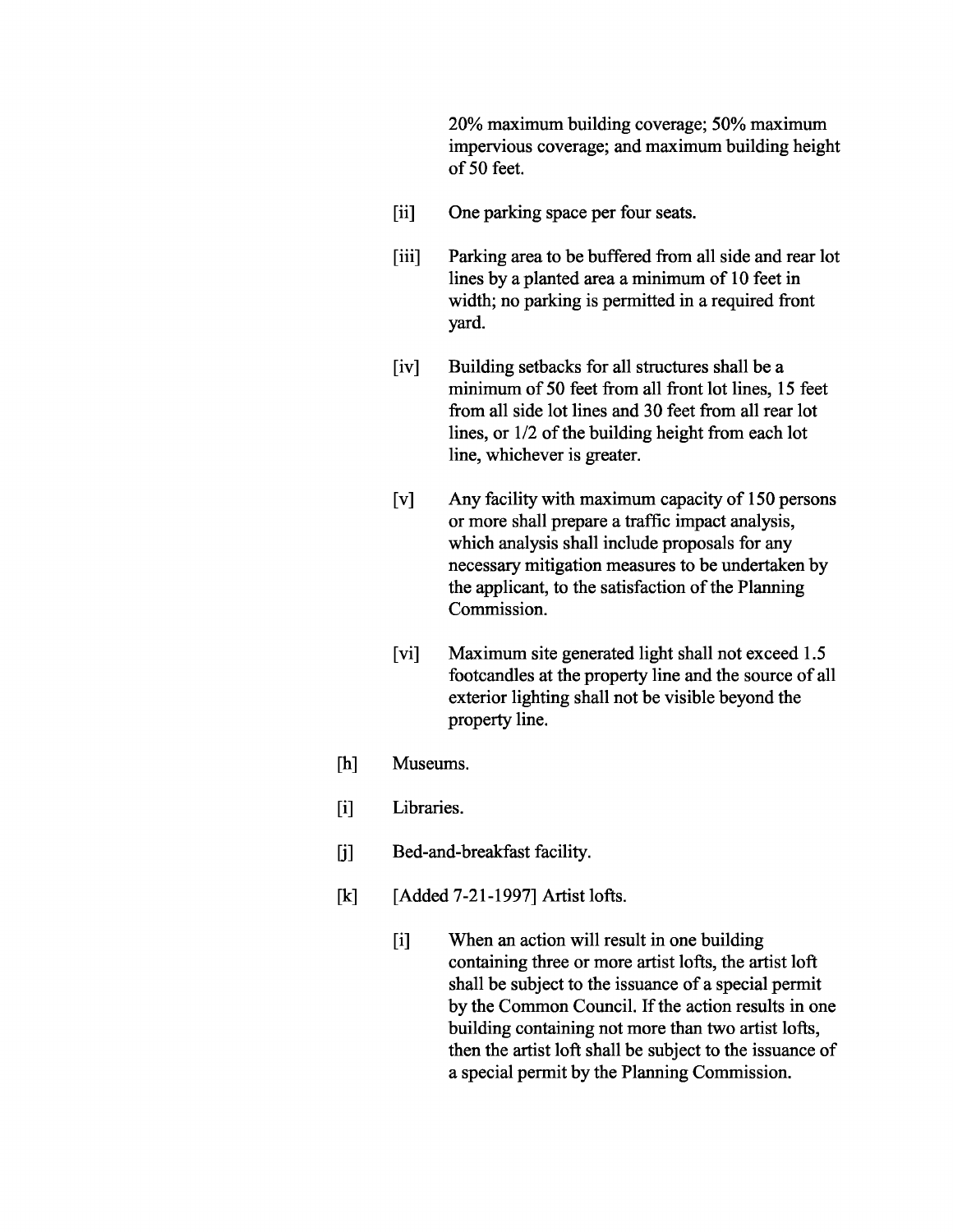- [ii] Development standards.
	- [A] An artist 10ft may exist on the first floor of the structure if all of the following conditions are satisfied:
		- {I) The artist 10ft is arranged in such a fashion that as to comply with guidelines defined in Design Guidelines, Subsection C(2), such that consistent street wall with street frontage is maintained.
		- ${2}$  The portion of the loft space primarily intended for residential use does not directly face the street.
		- {3} The 10ft shall maintain a commercial appearance from the street consistent with the retail nature of the surrounding area.
	- [B] Each artist 10ft shall be separated from other artist lofts or other uses within a particular building. Access to artist lofts may be provided from common access areas, halls or corridors.
	- [C] Each artist 10ft must be individually equipped with an enclosed bathroom containing a bathroom sink, water closet, shower and appropriate venting.
	- [D] Each artist 10ft must be individually equipped with a kitchen that contains a fourburner stove and oven, with a range hood vented to the exterior of the unit. Each unit must provide a minimum of five feet of countertop, a kitchen sink and a minimum of 10 feet of storage cabinets. Each unit must be served by a garbage disposal unit.
	- [E] Each artist 10ft must contain a livable floor area of no less than 800 square feet and no greater than 2,000 square feet. The Planning Commission, upon review, may waive the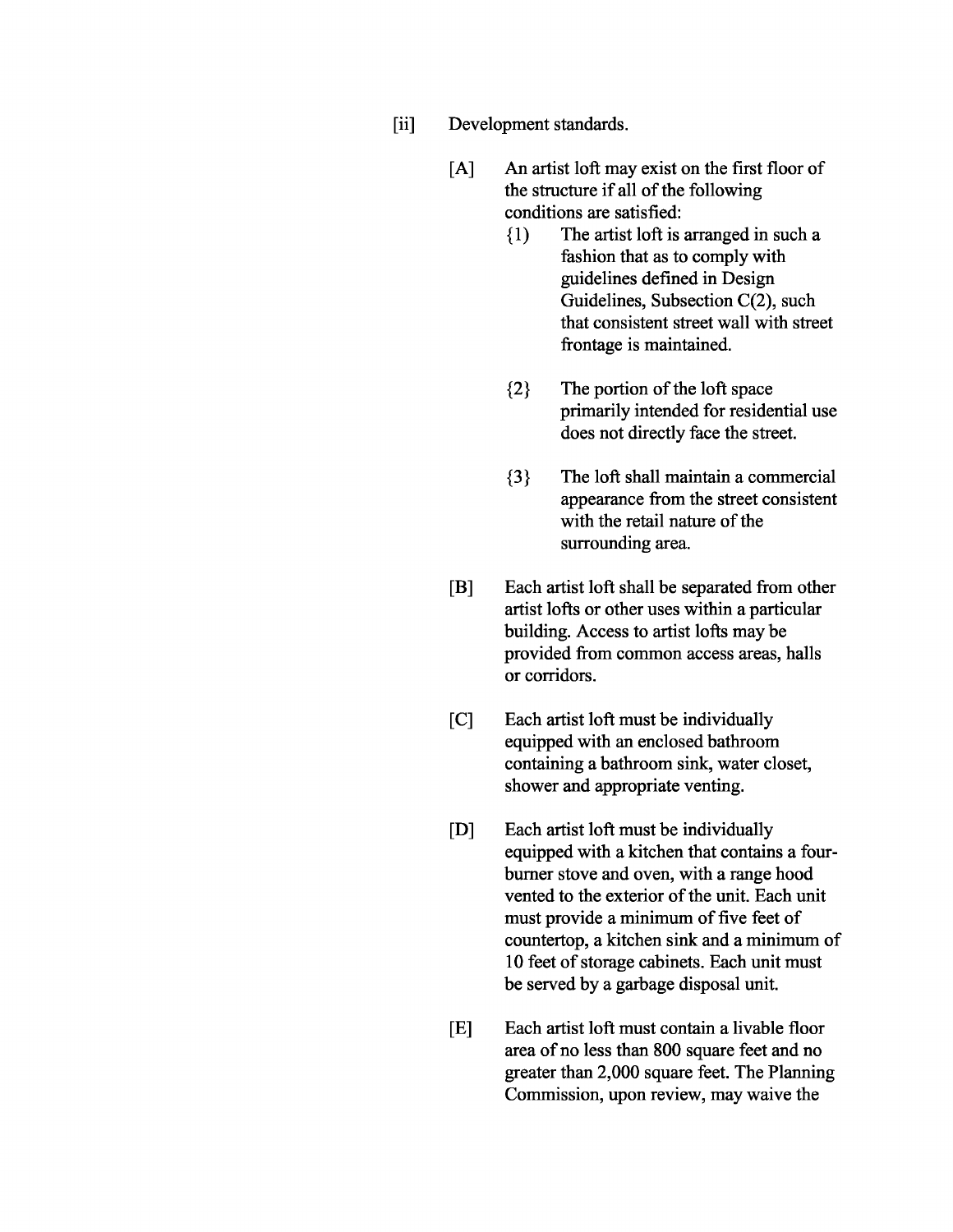aforementioned maximum requirement upon a finding that artwork to be created in said space would require greater square feet for production or all of said increased square feet was to be used as work space.

- [F] No more than 49% of the livable floor area of the artist loft may be primarily intended for residential uses. In no event may said residential area exceed 980 square feet. Direct internal access between living and working areas must be provided.
- [G] Sprinkler systems must be provided in al common hallways and areas of any building containing an artist loft if the loft contains only one legal means of egress. Hard-wired smoke detectors with battery back ups must be provided for all units.
- [iii] Other requirements.
	- [A] All lofts must comply with New York State Uniform Fire Prevention and Building Code standards for storage of materials.
	- [B] The artist 10ft must be occupied by at least one person who is registered as an artist by one of the following organizations: the Peekskill Arts Council, the Paramount Center for the Arts or the City of Peekskill.
	- [C] The artwork that is to be created within the artist 10ft must be compatible with other uses which occur or are to occur within the building in which the artist 10ft is to be located.
	- [D] No more than two persons per bedroom of residential floor area may reside within an artist 10ft.
	- [E] Only three nonresident employees may be employed within an artist 10ft. This requirement may be waived for artist lofts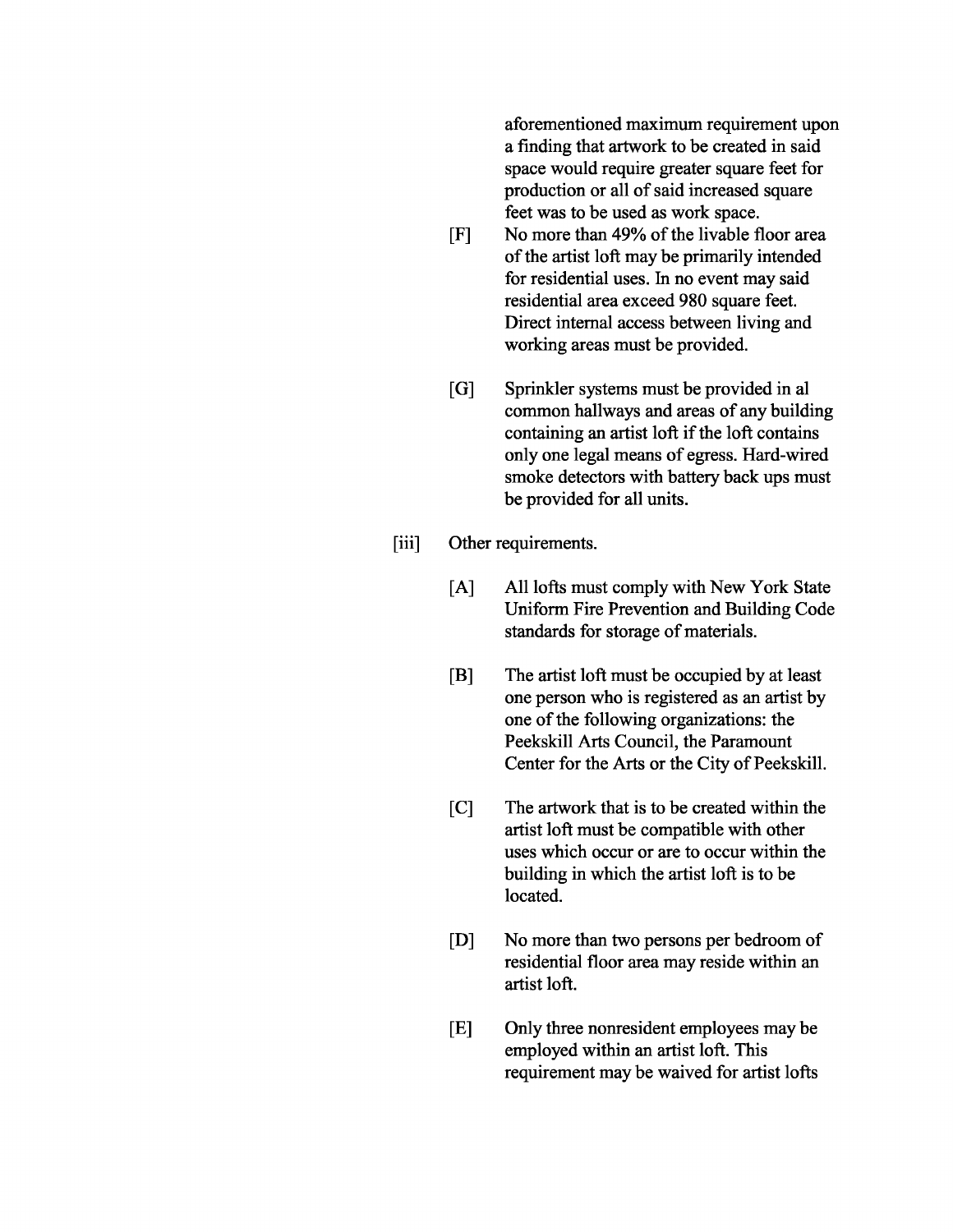that occur on the first floor of a structure that provide retail space on that first floor.

- [F] Other than in a first-floor retail-oriented area, articles offered for sale within an artist 10ft must include those produced by the artist occupying said artist 10ft and may be offered with other like items.
- [G] Air conditioners, clotheslines and other objects or equipment shall be prohibited from projecting from any window that is visible from a public street.
- [H] One flush-mounted nonilluminated sign attached adjacent to or near the street entrance door to the artist 10ft may be used to identify the artist. Where two or more artist lofts occur within the same building, the signs must be placed in an orderly fashion in relation to each other.
- [1] Work space and accessory residential space shall not be rented separately or used by persons other than those people legally residing within the artist 10ft.
- [1] Mixed-use development containing only those uses approved for the WF-2 Subarea. Where residential and nonresidential uses are in the same structure, the residential portion of a building shall have separate access. [Amended 7-21-1997]
- (3) [Amended 7-21-1997] Lot area and building requirements.
	- (a) Height. No building shall be erected to a height greater than three stories or 38 feet.
		- [1] This requirement may be waived by the Planning Commission for parcels fronting on Pemart Avenue or east of Route 9 to a height not to exceed 52 feet solely upon an affirmative finding that adequate parking is provided pursuant to  $\S$  300-41H of this chapter and that the proposed height will not block upland views to the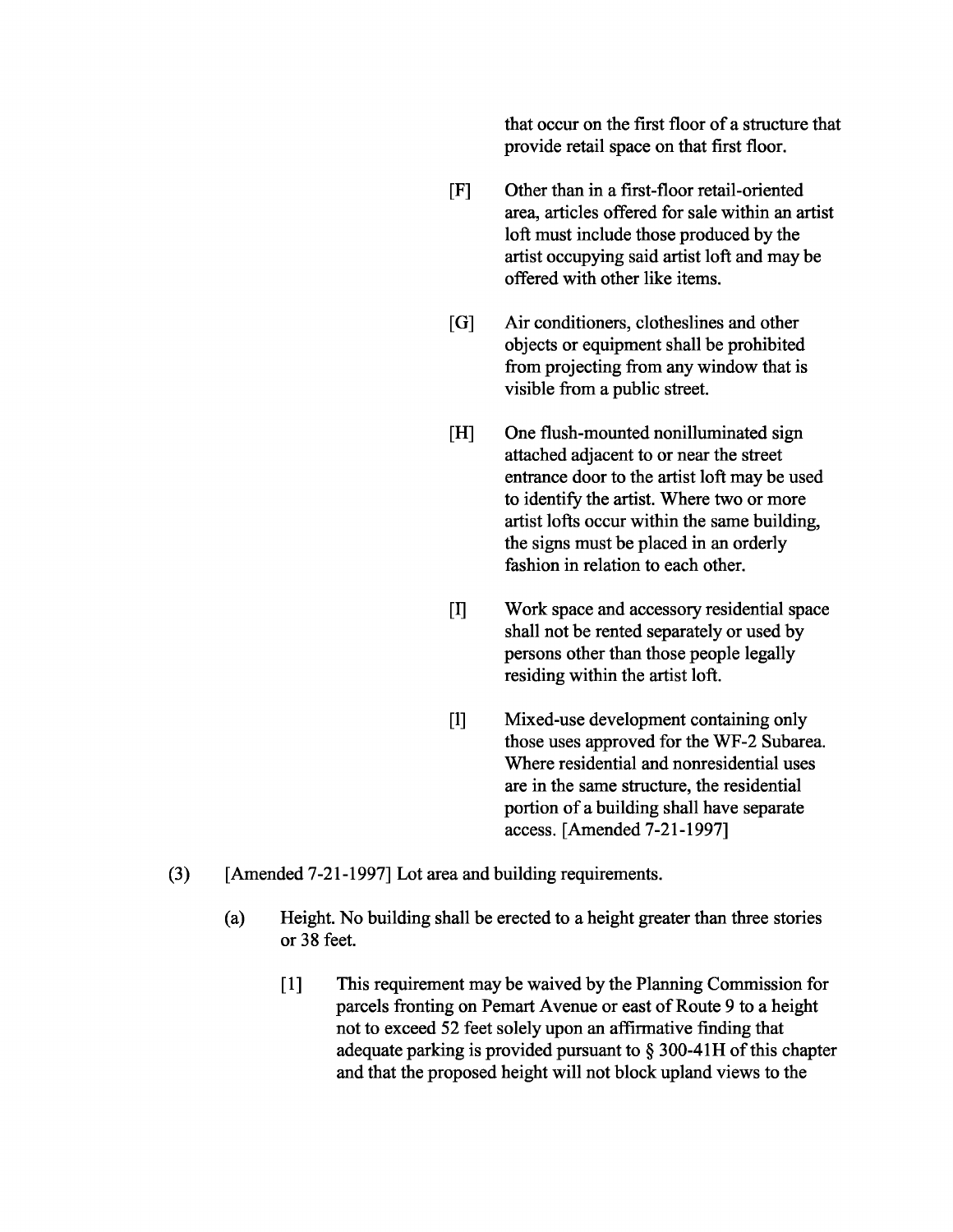Hudson River or produce buildings out of scale with the character of the surrounding neighborhood.

- [2] Chimneys, flues, towers, bulkheads, spires parapets, skylights and other decorative features shall be exempt from the provisions of this subsection, provided that they occupy not more than 20% of the area of the roof of the building of which they are a part and do not exceed an additional 10 feet above the maximum height set forth in this § 300-4IE(3).
- (b) Yards. No side yard or rear yard is required. If a side or rear yard is provided, it must be 10 feet.
- (c) Setbacks. Buildings shall be set back 10 feet from the curb to create a consistent street wall except in the case of South Street, Union Avenue and Depew Street. On these aforementioned streets, buildings may be built up to the road right-of-way in order to maintain the existing street walls. The Planning Commission may vary this requirement to increase or decrease the setback of a building if it is determined by the Planning Commission that the building entry space provided creates a usable open space such as a park or plaza or if such space provides an improved alignment with existing adjacent buildings.
- (d) Residential parking. Parking for residential uses shall not be located within the frontage abutting the street. The Planning Commission may waive this requirement for lots in excess of one acre if the parking scheme is deemed appropriate for said residential space.
- (e) Residential entrances. Main entries to residential uses shall be from the side of the structure that faces the street except in the case of artist lofts where residential entrances may be from the side of the structure that does not face the street.
- (f) Residential unit size. In a multiple-dwelling development containing more than five dwellings, the average size of residential units within a single parcel shall not be less than 1,000 square feet of floor area per unit. In the case of artist lofts, see § 300-41E(2)(b)[2][k][ii][E] and [F] for specific unit size requirements.
- (g) Bonus height. Additional building height may be granted by the Common Council to developments that provide retail uses on the ground floor of residential buildings. This area may be in the form of one additional story, not to exceed 12 additional feet in height.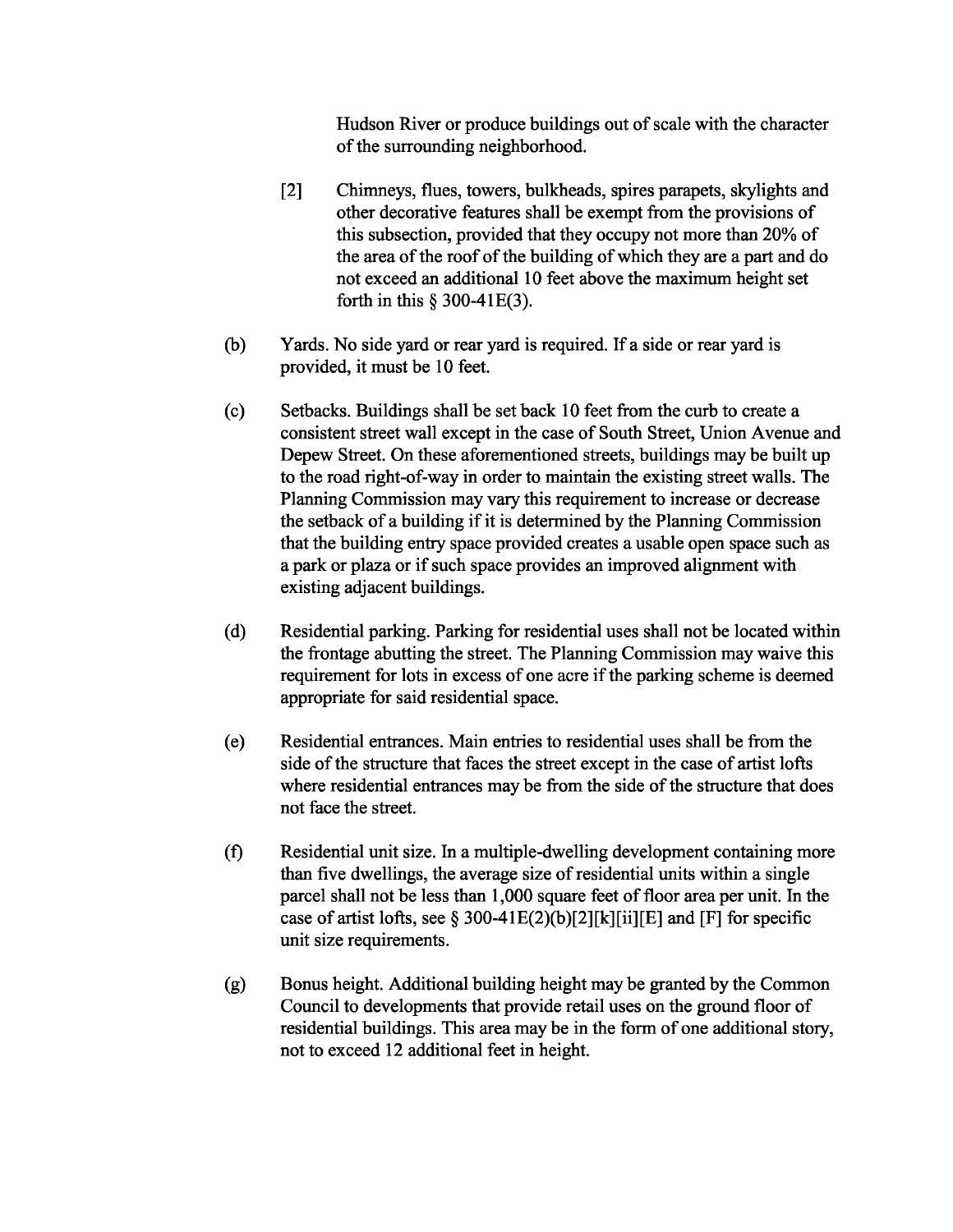#### F. Subarea WF-PRD. [Amended 4-8-1991; 9-26-1995]

- (1) Permitted uses.
	- (a) One-family residential uses as regulated in the R-1B District.
- (2) Special permit uses.
	- (a) For all special permit uses in the WF-PRD, the Design Guidelines for the WF District are hereby deemed additional criteria to be used in evaluating proposals. In reviewing special permit applications, the Planning Commission shall make a report to the Common Council regarding consistency with the Design Guidelines. No special permit shall be granted pursuant to this section unless the Common Council shall have made an affirmative finding that the project is consistent with the Design Guidelines to the maximum extent possible.
	- (b) The following uses are permitted in the WF-PRD Subarea subject to the issuancee of a special permit by the Common Council:
		- [1] Residential uses limited to the following:
			- [a] Dwelling units, whether attached or semi-attached, including townhouse, garden apartment, and mid-rise apartment configurations, in accordance with the requirements of the WF Zoning District.
		- [2] Nonresidential uses limited to the following:
			- [a] Hotels and motels, subject to the following conditions:
				- [i] Minimum of 50 guest rooms must be provided.
				- [ii] The following bulk standards shall apply:
					- [A] One thousand square feet of lot area shall be provided for each guest room.
					- [B] Each guest room shall include a full private bathroom.
					- [C] Minimum guest room size, including private bathroom, shall be four hundred 400 square feet.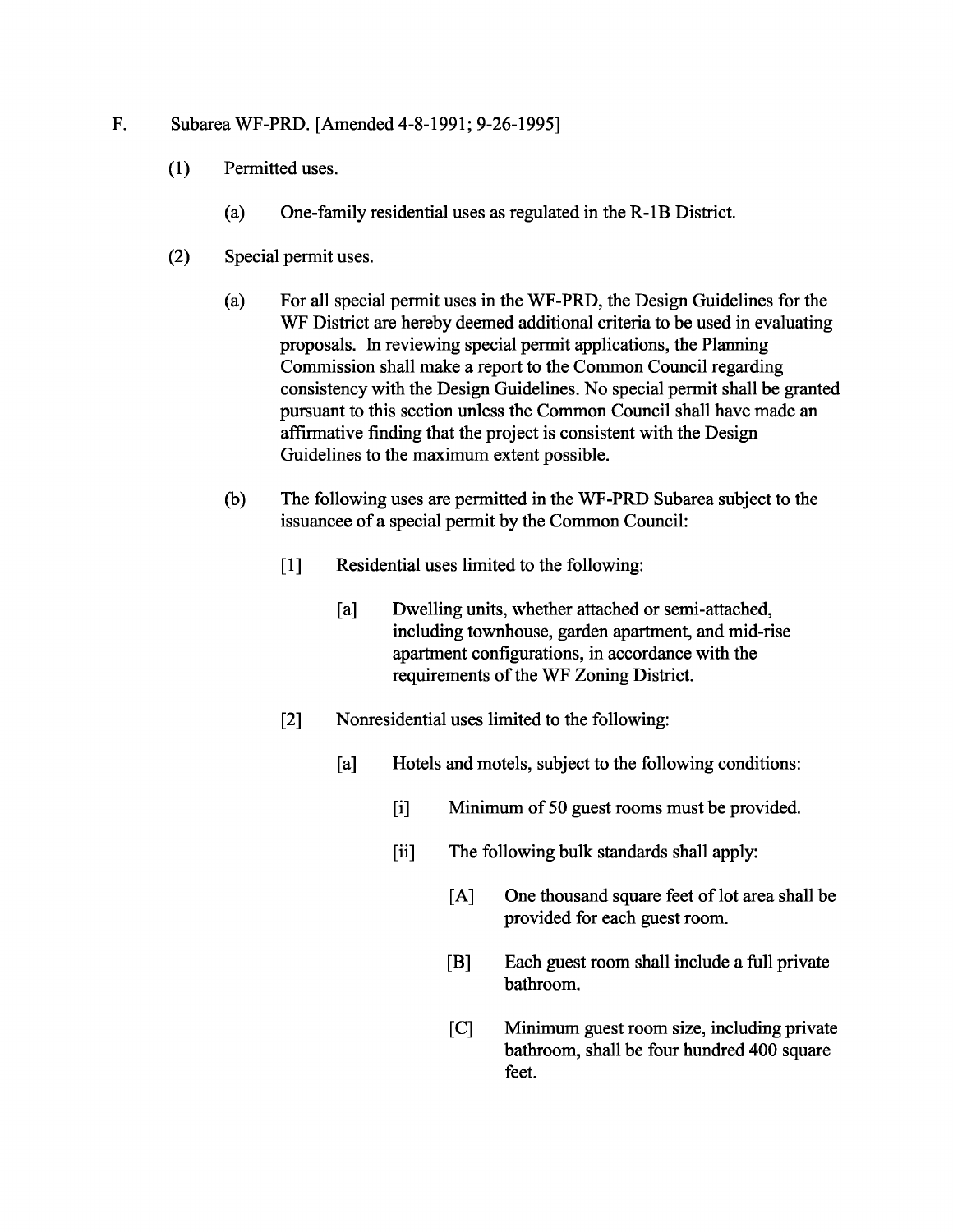- [D] Maximum floor area ratio (FAR) shall be 0.75.
- [E] Gross floor area designated to permitted ancillary uses shall not exceed 60% of the gross floor area for all site structures.
- [F] Buffering shall be provided as follows: a twenty-foot-wide buffer, planted and maintained to the satisfaction of the Director ofPlanning and Development, shall be provided between both the main building and all outdoor recreation areas and all side and rear lot lines; a ten-foot-wide buffer, planted and maintained to the satisfaction of the Director of Planning and Development, shall be provided between all parking areas and all side and rear lot lines.
- [iii] Occupancy shall be limited to transients who shall reside in the hotel for not more than 180 days a year.
- [iv] Minimum rate shall be for a full day; hourly rental rates shall not be permitted.
- [b] Convents.
- (3) Lot area and building requirements.
	- (a) Height. Except as provided in Subsection  $F(3)(a)[1]$  and [2] below, no building shall be erected to a height greater than three stories or 38 feet.
		- [1] This limitation may be waived by the Planning Commission to a height not to exceed 52 feet for buildings located adjacent to the existing convent building within an area 325 feet in width, the center line of which begins due south of the center line of the existing convent building, continuing in a southerly direction a distance of 400 linear feet.
		- [2] Chimneys, flues, towers, bulkheads, spires and other decorative features shall be exempt from the provisions of this subsection, provided that they occupy not more than 20% of the area of the roof of the building of which they are a part and do not exceed an additional 10 feet above the maximum height set forth in § 300-  $41F(3)(a)$  herein.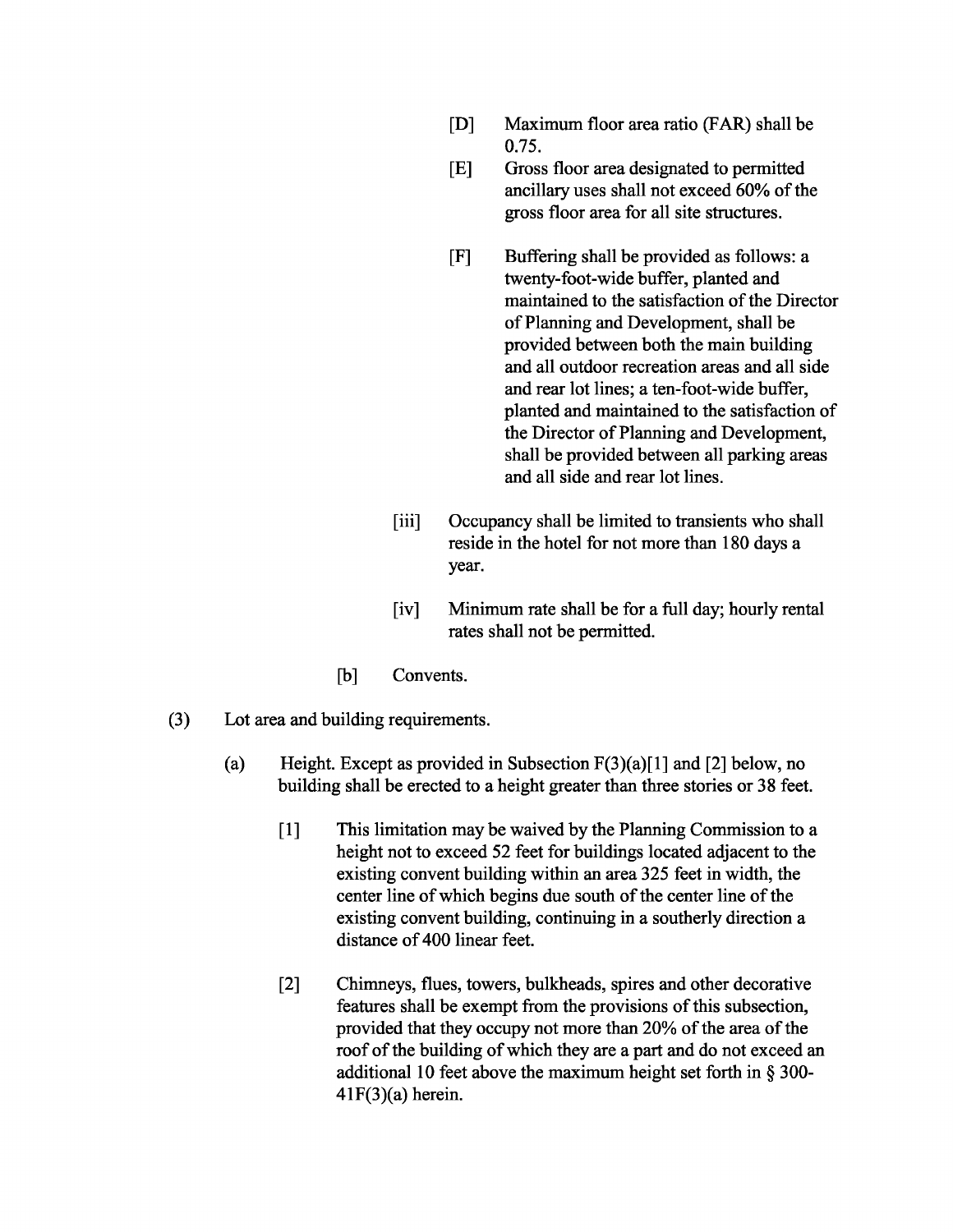- (b) Steep slopes. In general, development of areas with a slope of 20% or greater shall be avoided, except for those areas of less than 5,000 square feet used for roads.
- (c) Density. The standards set forth in the table below are maximum design densities for various housing types. The overall gross density of any site or site assemblage shall not exceed nine dwelling units per acre; provided, however, that upon award of bonus density pursuant to  $\S 300-41F(3)(d)$ hereof, such density may be increased not to exceed 11 units per acre.
	- [1] Subject to the density limitation in Subsection  $F(3)(c)$  above, the following is the maximum density allowed within a given development for each housing configuration:

| Configuration       | Density          |
|---------------------|------------------|
|                     | (units per acre) |
| Townhouses          |                  |
| Garden apartments   | 15               |
| Mid-rise apartments | 22               |

- (d) Bonus density.
	- [1] In the WF-PRD Zone Subarea, an increase in residential density may be granted by the Common Council upon a finding by the Common Council that the project will provide additional parkland to the city or will otherwise substantially increase public access or beneficial use of the waterfront. In making such a finding, the Common Council may, in its sole discretion, consider off-site improvements to be made by the applicant.
	- [2] The bonus density granted pursuant to Subsection  $F(3)(d)[1]$  shall not exceed one residential unit per acre.
	- [3] In addition to Subsection  $F(3)(d)[2]$  above, an increase in residential density not to exceed one additional unit per acre may be granted by the Common Council upon a finding by the Common Council that the proposed project will result in the rehabilitation and preservation of a building or buildings which the Common Council finds to be of special historic, architectural or design importance to the history and character of the City of Peekskill.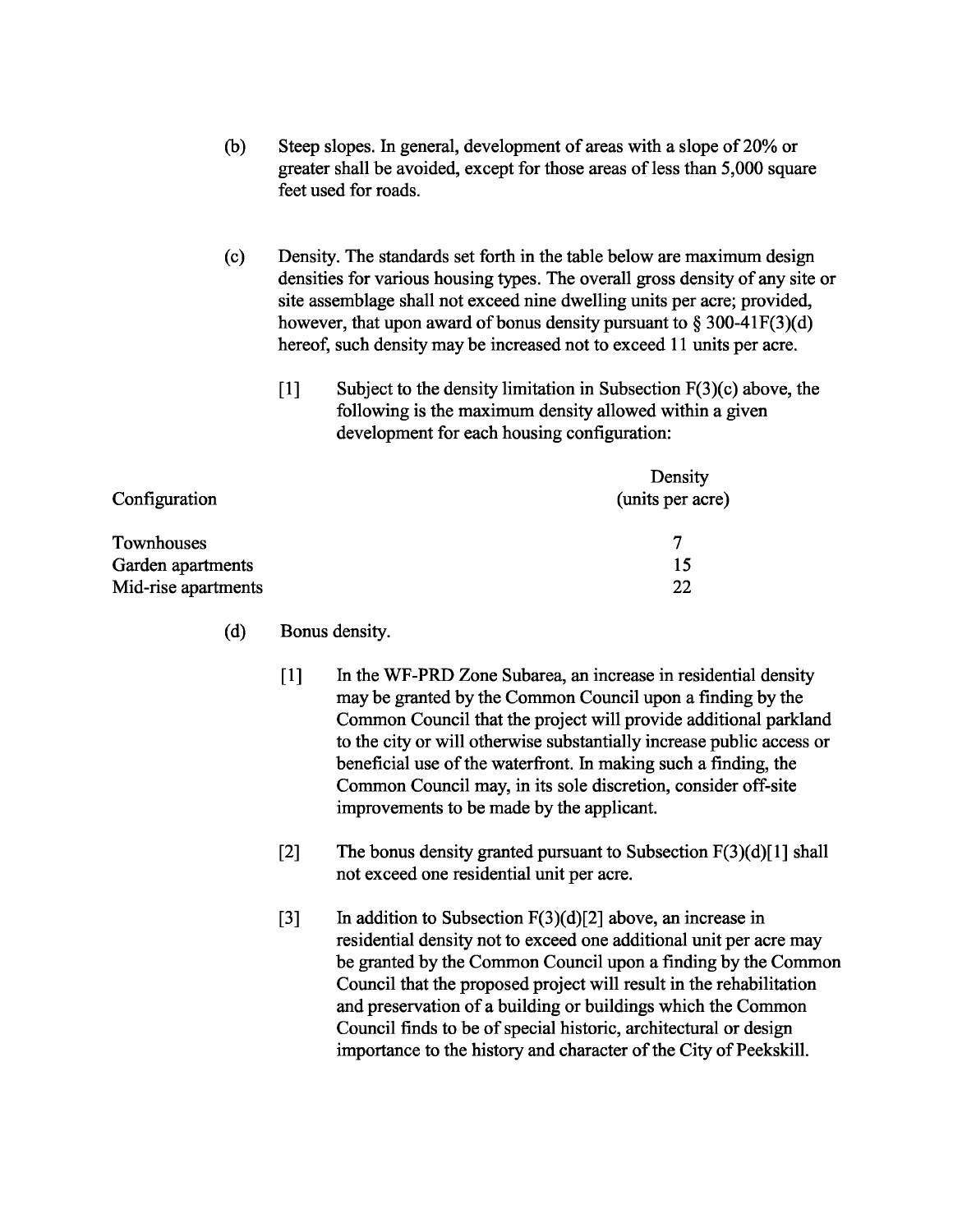- (4) Special Permit additional criteria.
	- (a) For special permit applications within WF-PRD, the following criteria are requirements for the issuance of a special permit by the Common Council. No special permit shall be granted pursuant to this section unless the applicant has submitted evidence which, as determined by the Common Council, adequately demonstrates compliance with all of the criteria set forth in this Subsection  $F(4)(a)$  and (b).
		- [I] A traffic analysis shall be provided, indicating that peak hour traffic flows generated by the proposed development can be handled at adequate levels of service by the existing street system and/or proposed improvements to the street system.
		- [2] An engineer's report shall be provided, which certifies that existing systems, together with improvements to be constructed in conjunction with the development, will have sufficient capacity to provide the following:
			- [a] Water fire flows sufficient to meet fire and safety standards for the scale and type of development proposed.
			- [b] Sanitary sewer service connected to the existing city system which complies with city and county regulations.
			- [c] A drainage system which will not adversely impact existing development within the same drainage basin.
		- [3] For all common property not dedicated to the City of Peekskill or other public agency, the owner shall provide for and establish an organization that will provide for the continued ownership and maintenance thereof, consistent with all applicable state laws and in accordance with § 300-281 herein.
		- [4] All electrical, telephone, cable television and similar equipment shall be installed underground in accordance with the New York State Public Service Commission regulations.
		- [5] The right-of-way and pavement widths for internal roads serving multifamily dwellings shall be sufficient in size, location and design to accommodate the maximum traffic, parking and loading needs and access by fire-fighting equipment and police or emergency vehicles. The pavement of said roads shall be not less than 24 feet wide. All streets to be dedicated shall be subject to all other applicable city ordinances and standards.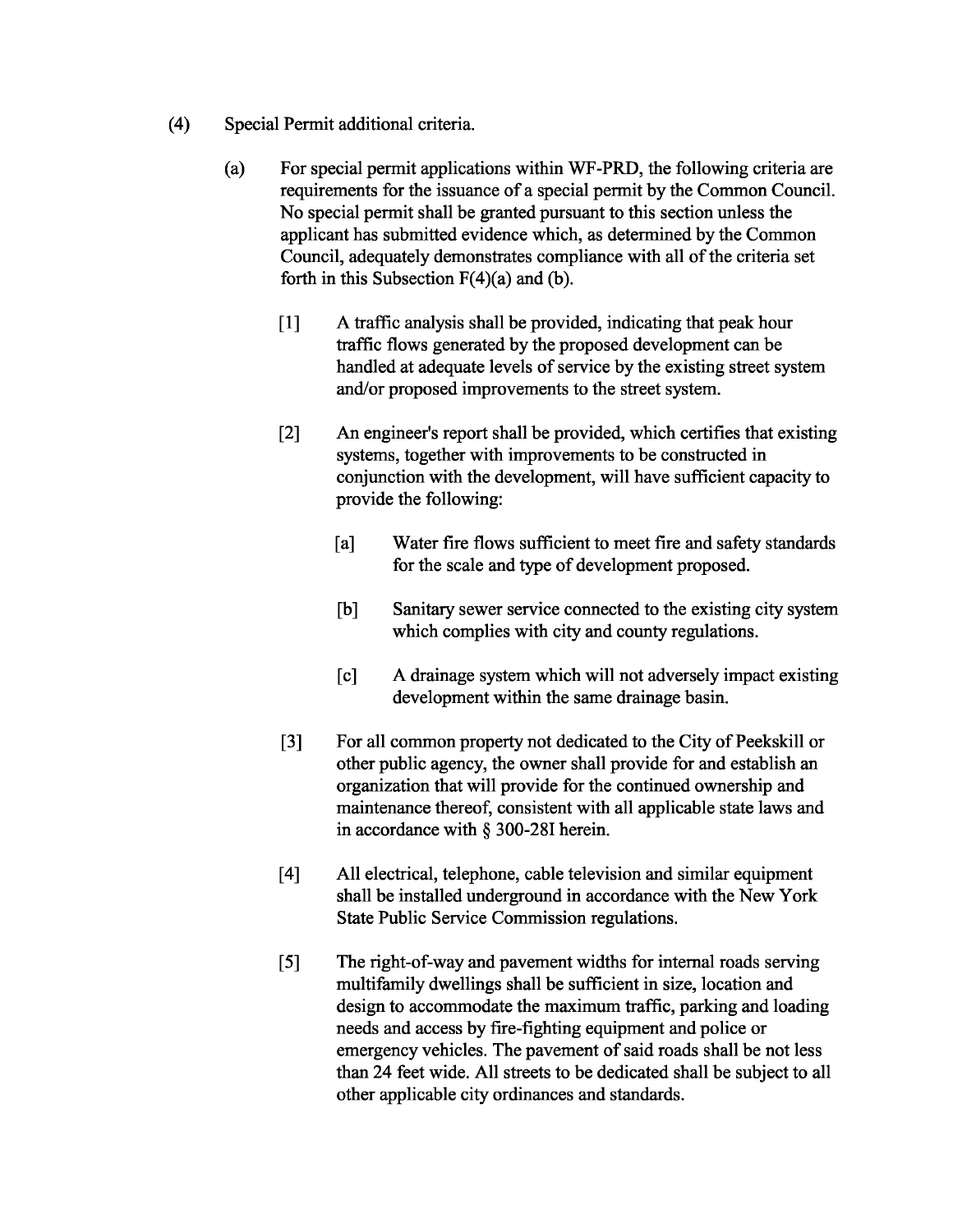- [6] The developer shall provide all necessary on-site water and sewer facilities, storm drainage, paved service streets, curbing, sidewalks, parking and loading facilities, lighting, fire alarm and other necessary support systems, which shall be connected to public utility systems at the nearest feasible point.
- (b) Recreational uses and nonresidential uses, including but not limited to parking and loading areas, must be located so as to be compatible with nearby residential uses. All such uses must be adequately screened and buffered where adjacent to residential development.
- G. [Amended 9-26-1995; 7-21-1997] Accessory uses. Accessory uses are limited to the following:
	- (1) Residential uses.
		- (a) Customary home occupations, provided that:
			- [1] No display of goods or signs is visible from the street.
			- [2] Such occupation is incidental to the residential use of the premises and is carried on in the main building by a resident thereof with no more than two assistants or employees who do not reside on the premises.
			- [3] Only customary household appliances and equipment are used.
			- [4] Such occupation is conducted in an area not exceeding 30% of the total floor area of the residence.
		- (b) The keeping of not more than three customary household pets over six months old, but excluding the commercial breeding or keeping of the same.
		- (c) Fences or garden walls, limited to four feet in height, measured above finished grade. This height restriction may be waived by the Planning Commission for side and rear yard fences or garden walls to a height not to exceed 6 1/2 feet if the Planning Commission determines that such height will not block views of the Hudson River.
		- (d) Swimming pools.
		- (e) Off-street parking, including private garages.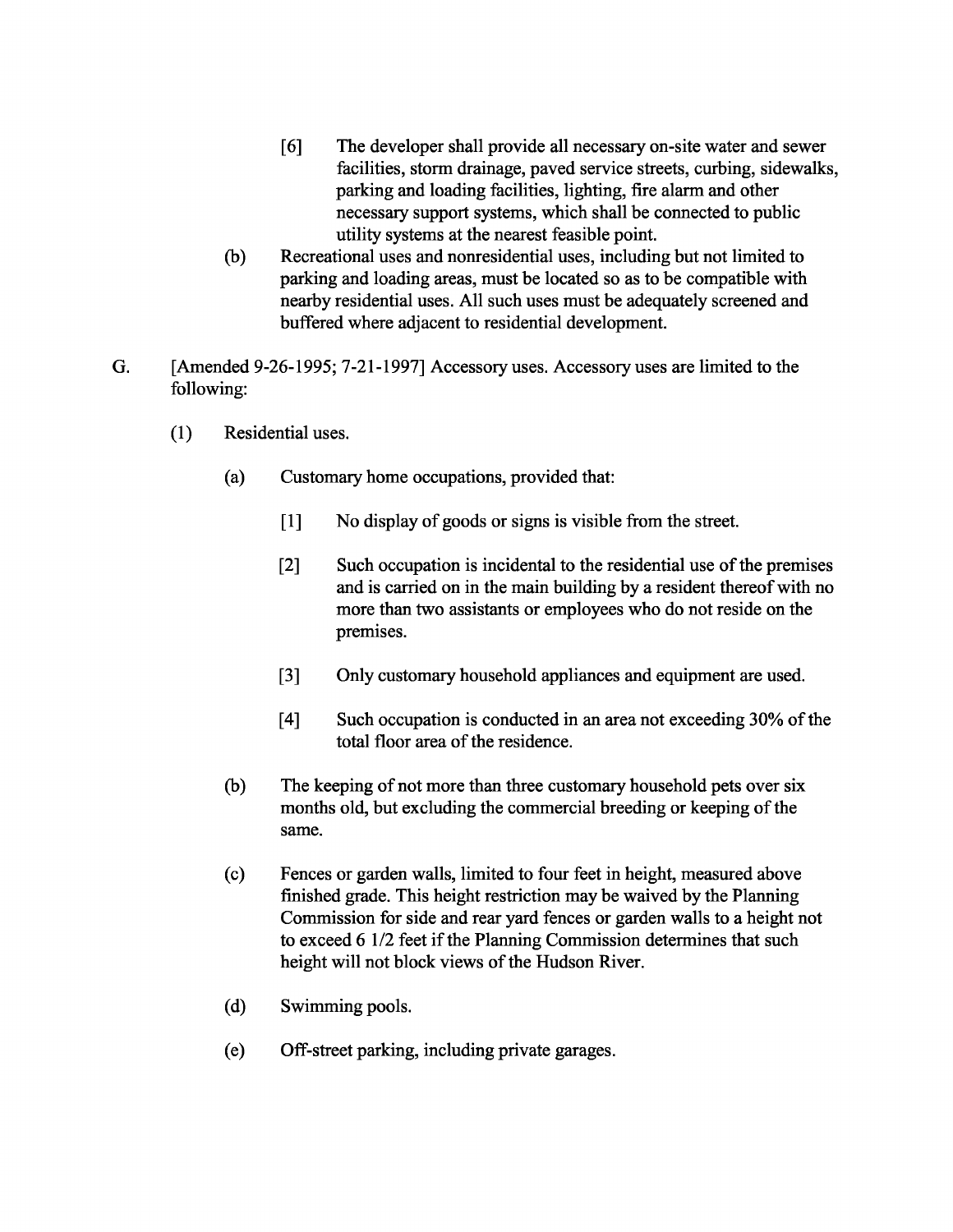- (2) Nonresidential uses:
	- (a) Off-street parking.
	- (b) Enclosed storage.
	- (c) Signs, in accordance with the Peekskill Sign Ordinance.
	- (d) Accessory recreation, such as swimming pools and tennis courts for use of residents, members or patrons of the principal use.
	- (e) Fabrication of craft items, such as jewelry, pottery or woodcraft, provided that retail sales of such items are provided on the premises.
	- (f) Artist lots may have artist galleries or fabrication spaces to be used by artist 10ft occupants, with this space limited in size not to exceed 2,500 square feet.
	- (g) Cemetery, accessory to convent, for the residents thereof.
- H. [Amended 9-26-1995; 7-21-1997] Off-street parking.
	- (1) Except for the WF-PRD Subarea and for artist lofts in the WF-2 Subarea, all parking must be at the side or rear of the building it is provided for. Artist loft parking areas may be defined by the Planning Commission pursuant to a recommendation of the Architectural Review Board.
	- (2) Minimum requirements.
		- (a) The following minimum off-street parking requirements shall apply:

| Use                   | <b>Required Spaces</b>                                              |
|-----------------------|---------------------------------------------------------------------|
| Retail                | 1 per 300 square feet of<br>floor area                              |
| Restaurant            | 1 per 100 square feet of<br>patron use area                         |
| Marina                | 1 for each 2 boat slips                                             |
| Office                | Same as $\S$ 300-32G                                                |
| Bed-and-<br>breakfast | 1 per guest room plus 2 for the<br>required manager's dwelling unit |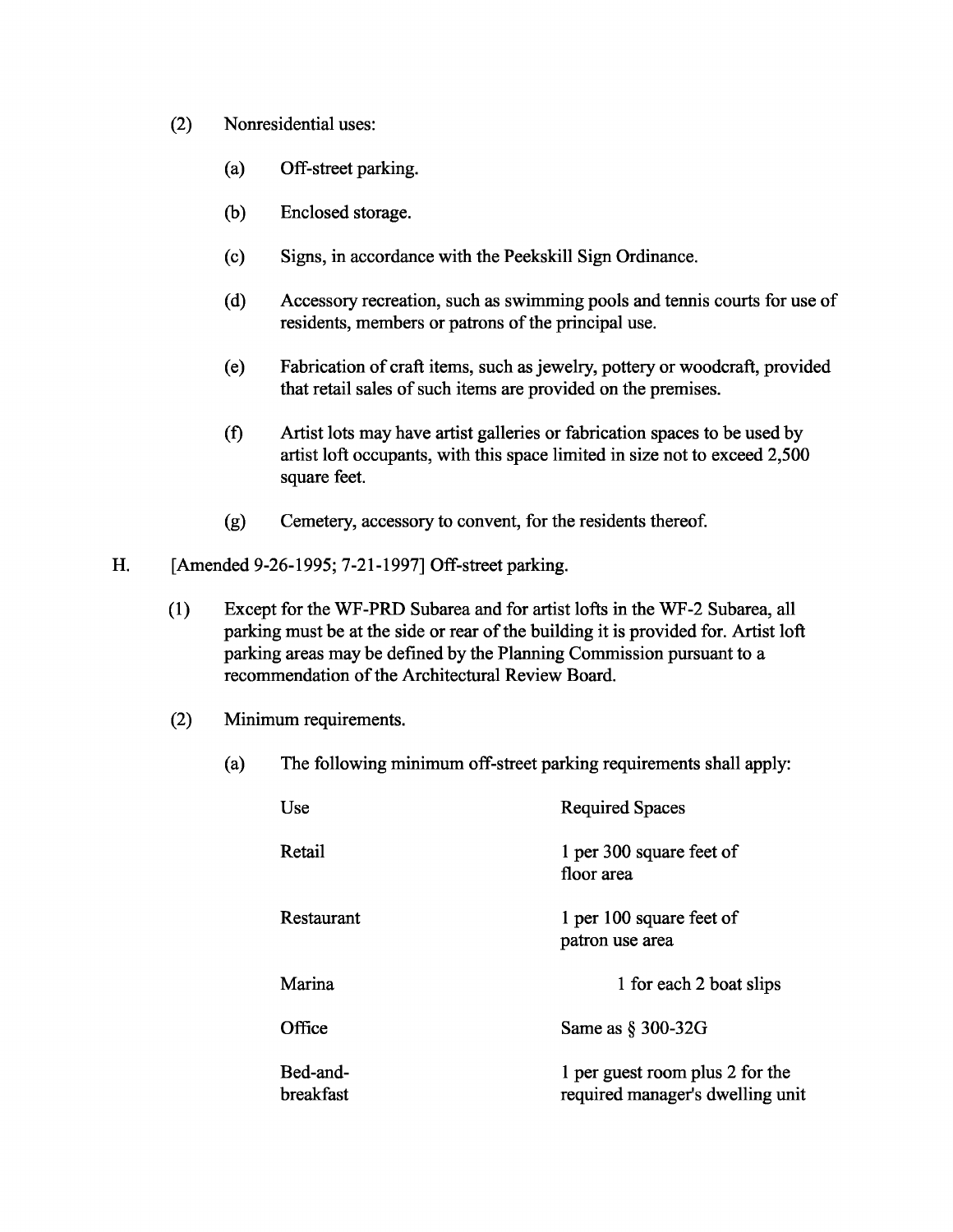| Artist loft                                       | 1 parking space per artist loft,<br>except in the case of artist lofts<br>above 2,000 square feet where 2<br>spaces are required                                                                                                                                                                                                                                                                                                                                                                                                                                                                                                                                                                                                                                                                                                     |
|---------------------------------------------------|--------------------------------------------------------------------------------------------------------------------------------------------------------------------------------------------------------------------------------------------------------------------------------------------------------------------------------------------------------------------------------------------------------------------------------------------------------------------------------------------------------------------------------------------------------------------------------------------------------------------------------------------------------------------------------------------------------------------------------------------------------------------------------------------------------------------------------------|
| Day-care<br>center or<br>school-age<br>child care | As a principal use, 1 parking<br>space per 10 on the maximum<br>shift plus 1 parking space per<br>employee on the maximum shift                                                                                                                                                                                                                                                                                                                                                                                                                                                                                                                                                                                                                                                                                                      |
| Hotel                                             | 1 per room, plus 2 for the live-in<br>manager-caretaker (if any), plus 1<br>per employee on the maximum shift,<br>plus 1 per 300 square feet of gross<br>retail or service floor area, plus 1<br>per 100 square feet of restaurant<br>patron area, plus the number of<br>parking spaces determined by the<br>Planning Commission to be<br>appropriate for any use not<br>specifically identified above.<br>The Planning Commission may<br>waive a portion of the parking<br>requirement if, in its sole authority,<br>the Commission determines, based<br>upon a showing by the applicant, that<br>such a waiver is warranted due to<br>variation in the probable times of<br>maximum use by employees and<br>guests or such other evidence as is<br>provided by the applicant to the<br>satisfaction of the Planning<br>Commission. |
| Libraries                                         | 1 for each 500 square feet of gross<br>floor area plus 1 per employee on the<br>maximum shift                                                                                                                                                                                                                                                                                                                                                                                                                                                                                                                                                                                                                                                                                                                                        |
| <b>Museum</b>                                     | 1 for each 1,000 square feet of gross<br>floor area plus 1 per employee on the<br>maximum shift                                                                                                                                                                                                                                                                                                                                                                                                                                                                                                                                                                                                                                                                                                                                      |
| Residential                                       |                                                                                                                                                                                                                                                                                                                                                                                                                                                                                                                                                                                                                                                                                                                                                                                                                                      |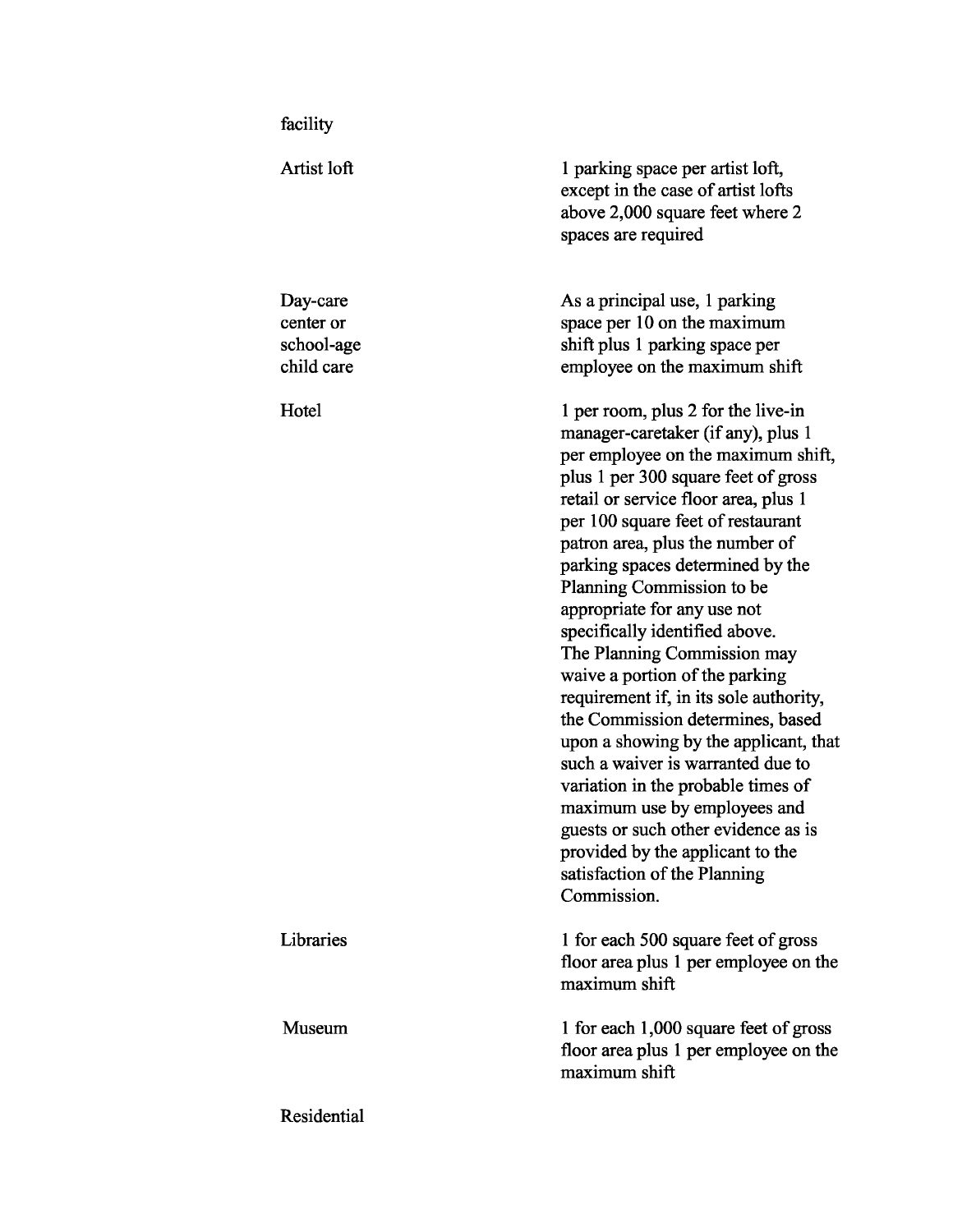| 1-bedroom | 1.5                                                                          |
|-----------|------------------------------------------------------------------------------|
| 2-bedroom | 1.75                                                                         |
| 3-bedroom | 2.0                                                                          |
| or more   |                                                                              |
|           | When boat slips are provided as part<br>of the development, an additional .5 |
|           | parking space shall be provided per                                          |
|           | boat slip                                                                    |
| Uses not  | As determined by the listed Planning                                         |
|           | Commission to be needed to                                                   |
|           | discourage long-term on-street                                               |
|           | parking                                                                      |

- (b) All or portions of the off-street parking requirements may be waived by the Planning Commission upon an affirmative finding that the following conditions have been satisfied:
	- [1] The proposed use is within 500 feet for residential or 1,000 feet for other uses of a municipally operated off-street parking facility, such distance to be measured from the midpoint of the front street lot line.
	- [2] The Planning Commission shall, at the time of site plan approval, certify on such plan that the municipally operated off-street parking facility has adequate capacity for storage of passenger vehicles generated by activities proposed to be conducted on the subject lot in addition to those generated by any other uses already serviced or programmed by such off-street parking facility.
	- [3] On parcels less than 10,000 square feet, if parking adequate to meet the standards of this chapter, as determined by the Planning Commission, is available within 1,000 feet, a payment in lieu of providing off-street parking shall be made to the city in amounts set by the Common Council for each required space that is waived. This payment will be deposited in a special parking fund, to be used solely for the purpose of providing off-street parking in the Waterfront District.
	- [4] On parcels 10,000 square feet or greater, if parking adequate to meet the standards of this chapter, as determined by the Planning Commission, is available within 500 feet for residential or 1,000 feet for other uses, a maximum of 20% of the required parking can be waived upon payment of a fee in amounts set by the Common Council for each required space that is waived.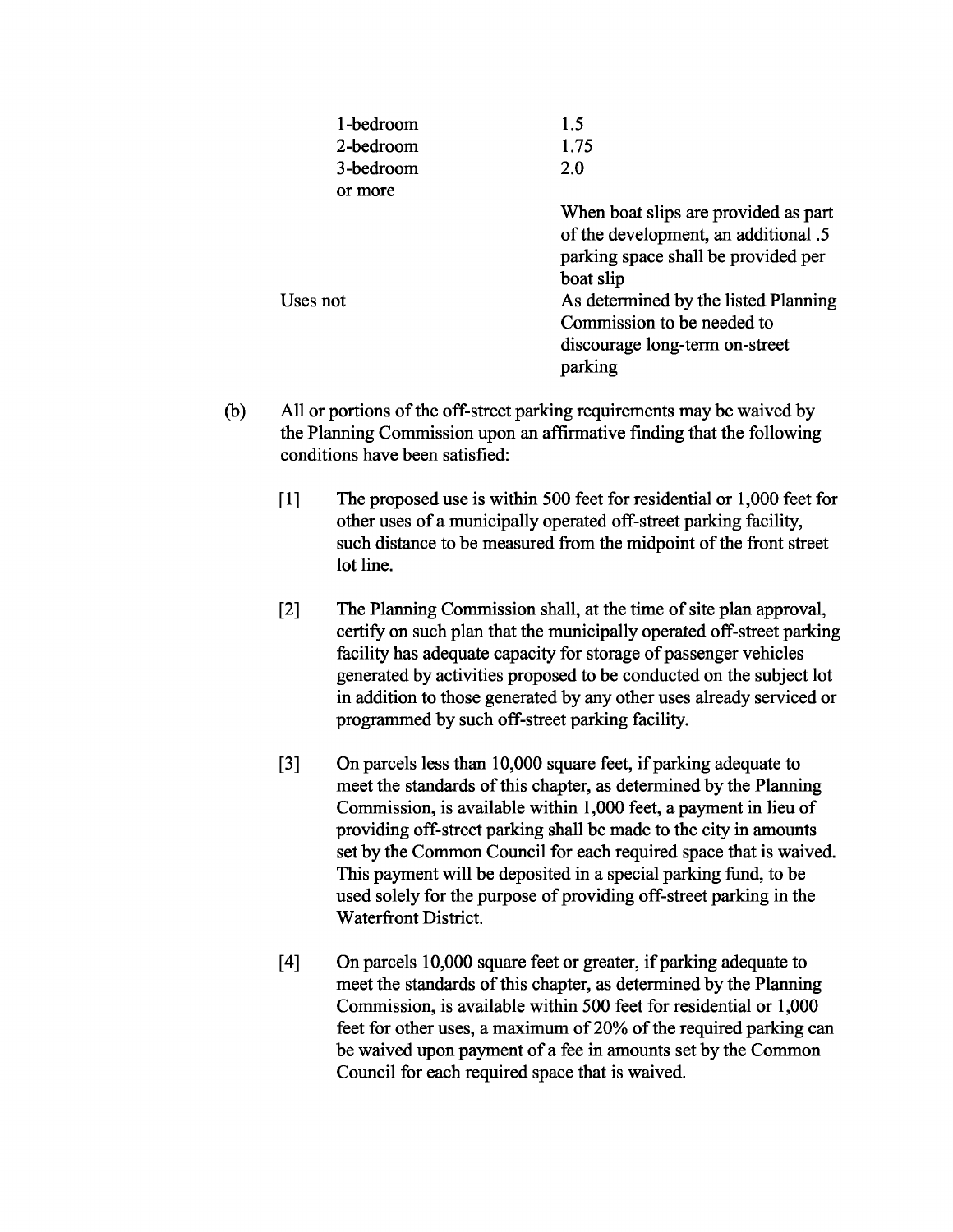- [5] Where two or more uses exist on the same lot, the total amount of parking space to be provided shall be the sum of the requirements for each individual use on the lot. However, the total parking requirement may be reduced if a shared parking analysis demonstrates to the Planning Commission's satisfaction that such shared parking will be adequate to service all uses within the site.
- [6] The Common Council may waive the above fee requirements if parking adequate to meet the standards of this chapter, as determined by the Planning Commission, is provided within 500 feet for a residential use or 1,000 feet for other uses or if other appropriate arrangements, as determined by the Planning Commission, can be made for private off-site parking within 500 feet for residential use or 1,000 feet for other uses.
- I. Off-street loading requirements. All off-street loading shall take place on the lot of the principal use. Loading units shall be provided in accordance with  $\S 300-21$  F, None of the loading areas may front on the street, This requirement may be reduced or waived by the Planning Commission where it determines that, as a result of the size of trucks, number of trucks and frequency of deliveries associated with the use, such waiver will have no negative impact upon traffic, parking and pedestrian safety.
- J. Special design district. This district shall constitute a special design district under § 300-  $54B(1)(d)$ .
- K. Site plan review. The Design Guidelines for the Waterfront District are hereby deemed additional criteria for the evaluation of applications for site plan approval. In reviewing site plans which do not require a special permit, pursuant to this section, the Planning Commission shall consider the design guidelines for the WF District, and no site plan shall be approved unless the Planning Commission first makes an affirmative finding that a site plan is consistent with the Design Guidelines to the maximum extent possible.
- L. Special permit and site plan application procedures.
	- (1) The applicant shall submit a preliminary site plan map at a minimum scale of one inch equals 30 feet to the Director of Planning and Development. The preliminary site plan, which shall be accompanied by a special permit application, shall clearly show the following:
		- (a) The disposition ofvarious land uses and the area covered by each, in acres.
		- (b) The general outline of the interior road system and all existing and proposed rights-of-way and easements, whether public or private.
		- (c) Calculation and delineation of areas covered by bodies of water, slopes of 20% and over and rock outcroppings as defined in § 300-27E(4)(b).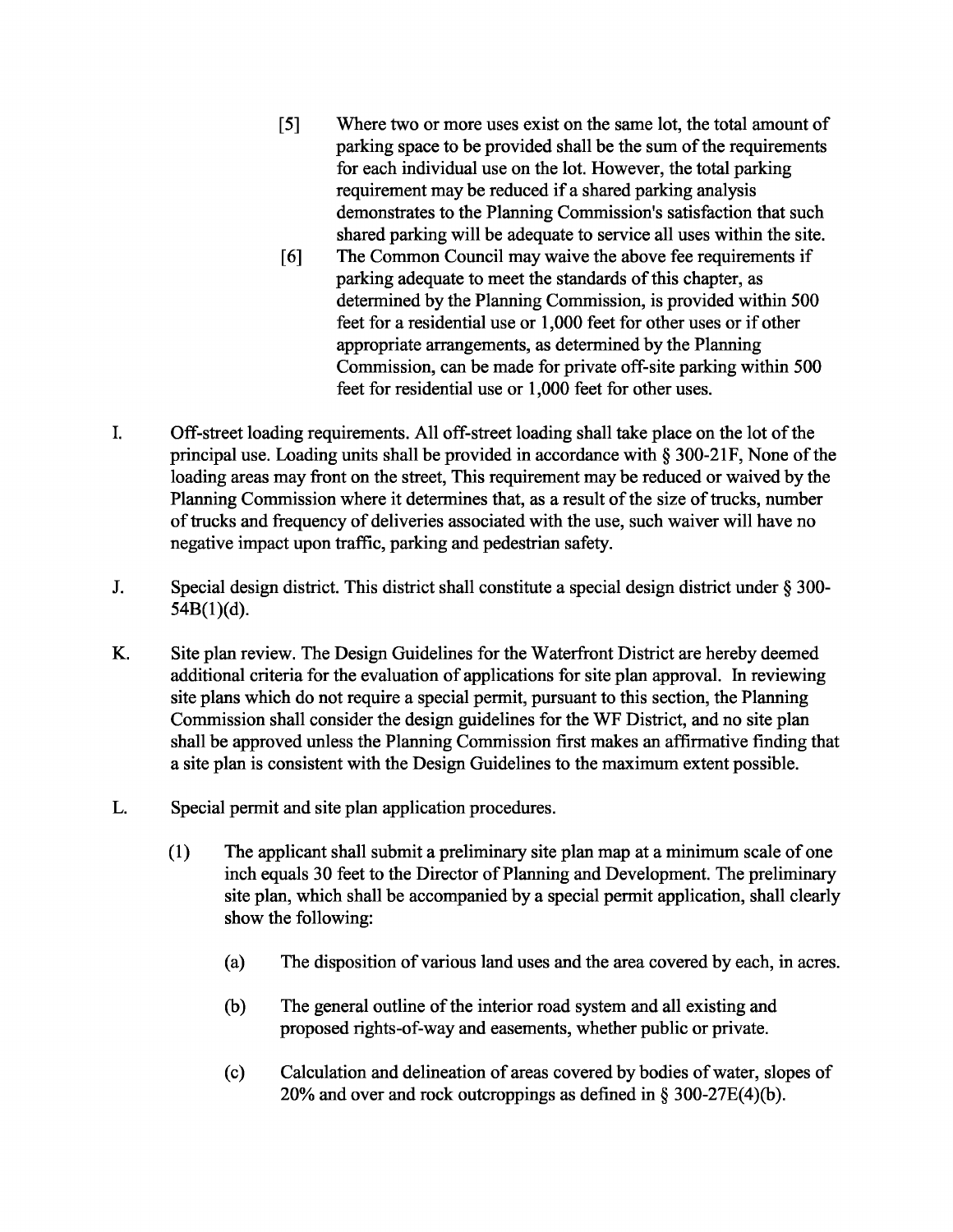- (d) Delineating of the various residential areas, indicating the number of dwelling units by each housing type: attached dwellings, garden apartments and mid-rise apartments, plus a calculation of the parcel density in dwelling units per gross parcel acreage.
- (e) The interior common open space system and a statement as to how it is to be preserved as such throughout the life of any portion of the planned residential development and how it is to be owned and maintained.
- (f) Appropriate site plan elements as specified in § 300-54E.
- (g) Evidence and documentation demonstrating compliance with the goals and standards of the WF Zoning District.
- (2) The Director of Planning and Development (DPD) shall review the preliminary site plan and all related documents and, within 30 days of its submission, shall certify as to whether the application is complete and whether the proposal meets all the general requirements herein. Ifthe application is not complete or does not meet these general requirements, it shall be returned to the applicant with the deficiencies noted.
- (3) Following certification as outlined in Subsection L(2) above, the DPD shall forward the application to the Common Council. The Common Council shall refer the application to the Planning Commission for a recommendation on the special permit and review of the preliminary plan. The Planning Commission shall render and issue a report recommending either approval, denial or approval with conditions within 45 days of the date of referral by the Common Council. Upon request of the Planning Commission, the Common Council may extend the time for a report for an additional 45 days.
	- (a) Findings. The report shall, at a minimum, include the following findings:
		- [1] That the proposal conforms to the Comprehensive Master Plan, as amended, duly adopted by the Peekskill Planning Commission.
		- [2] That the proposal meets all of the general requirements of Subsection L and is consistent to the maximum extent possible with the Design Guidelines.
		- [3] That the proposal is conceptually sound in that it meets community needs in the layout of the proposed functional roadway system, in its land use configuration, open space and drainage systems and in the scale of the elements, both absolute and as they relate to one another.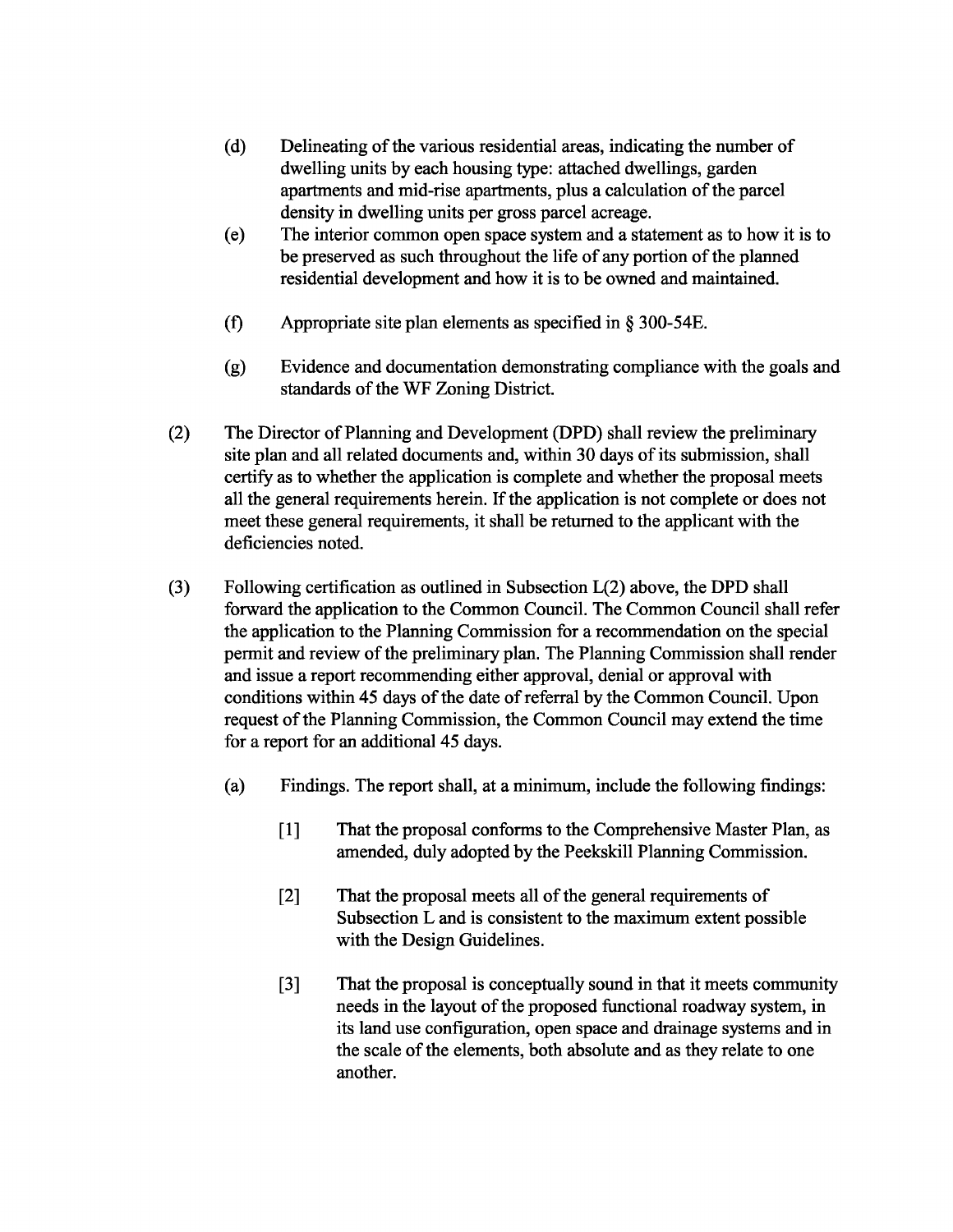- (b) A report recommending denial shall state clearly the reasons therefore.
- (4) Application for final site plan and, where appropriate, plat approval shall conform to the requirements described in  $\S$  300-27E(11), (12), (13) and (14).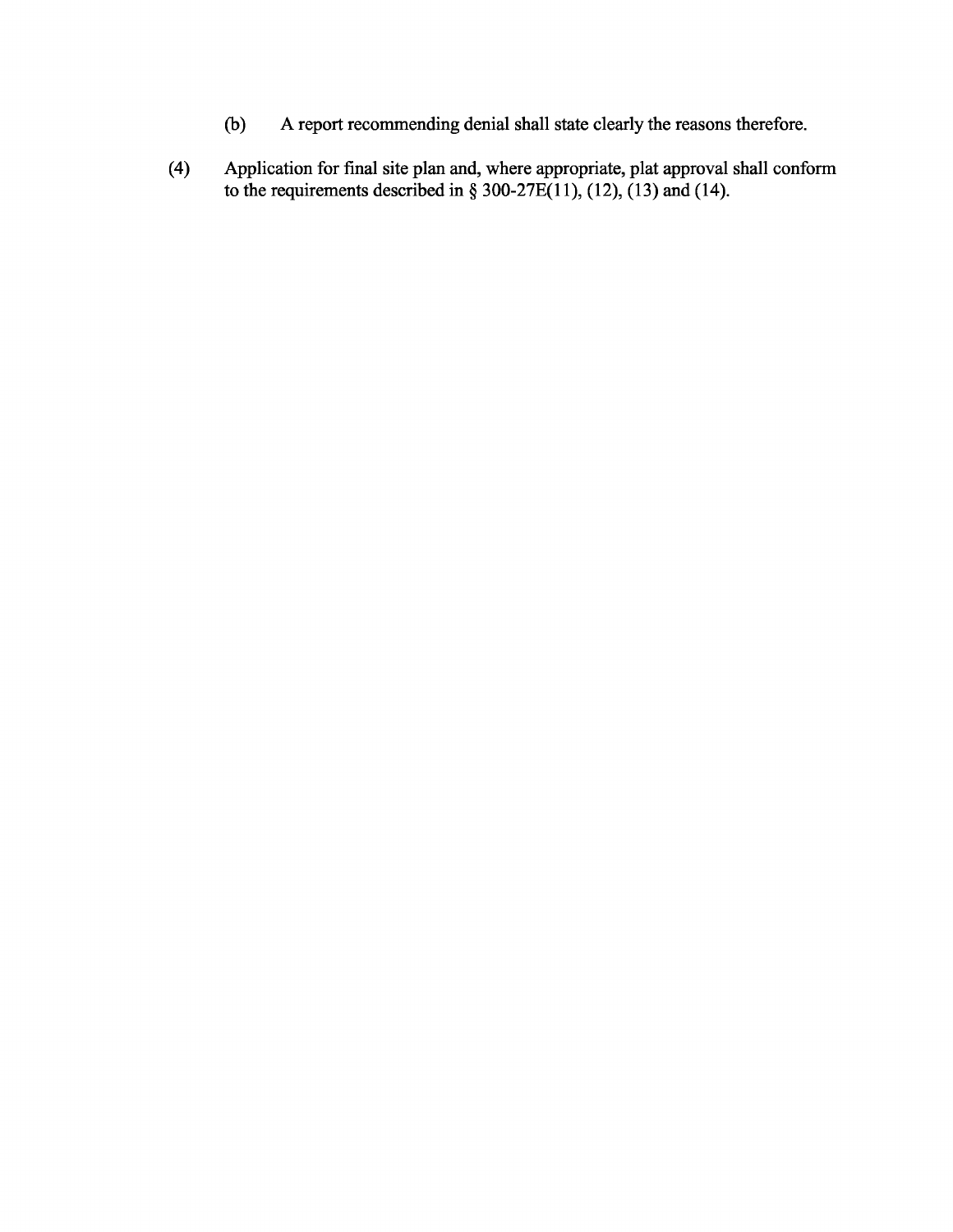# **Design Guidelines for the Waterfront District**

# A. Introduction.

- (1) The purpose of these Design Guidelines is to set the visual and urban design parameters for development in the Waterfront District. They are referred to under the new zoning regulations for the Waterfront District (§ 300-41) and are intended to be flexible and allow for responsiveness to the unique features of individual parcels, while providing a context within which rational and cohesive development can occur.
- (2) The Design Guidelines should be used by developers when beginning the design phase of development and will be referred to by the Planning Board or other reviewing body when assessing projects under the site plan review process.
- (3) This document consists of a Design Guidelines map, typical street sections for the major streets within the waterfront and text describing the rules which govern separate areas of the waterfront.
- (4) The map shows important view corridors, existing structures, open space and environmentally sensitive areas which should be preserved, as well as the preferred parking areas, building entries and new rights-of-way.
- (5) The typical street sections were developed to show ideal building heights and setbacks from the curb, as well as sidewalk widths, landscaping, parking and lighting locations.
- (6) For each project type and/or discreet parcel within the subareas, specific rules govern the orientation of buildings; their massing and setback from the street, permitted building materials and criteria for parking that promote the quality of design that responds to the unique historical and topographical features of the Peekskill waterfront.
- (7) For land use, dimensional and height regulations for specific subareas within the Waterfront District, refer to Chapter 300, Zoning, from the Code of the City of Peekskill.
- B. Design guidelines for development in Subarea WF-l.
	- (1) Orientation.
		- (a) Uses on this site should take advantage of the riverfront views without significantly altering existing topography on Travis Point such that the vegetation and tree growth is destroyed.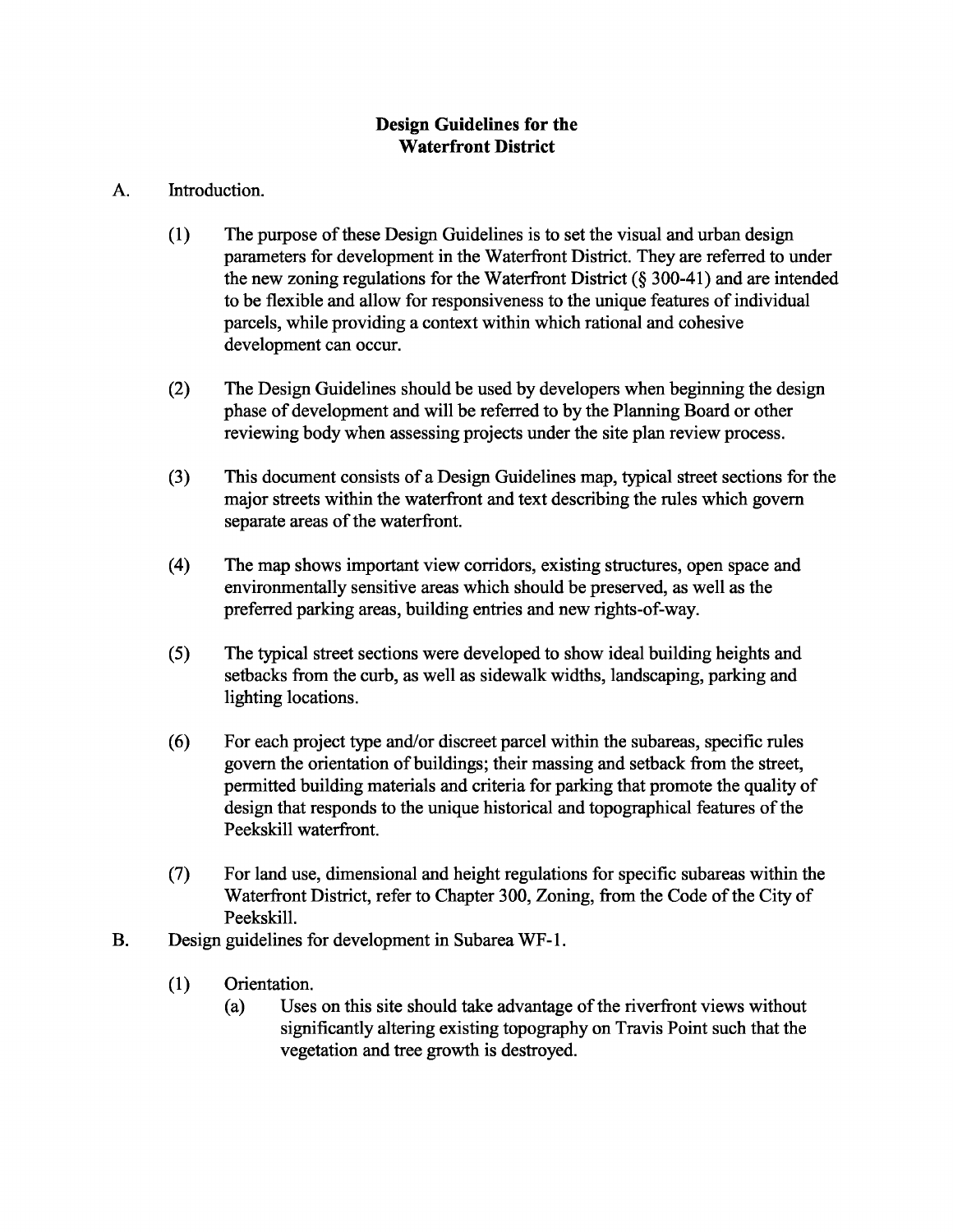- (2) Building mass and form.
	- (a) Buildings should step down in mass and form so as not to appear monolithic, particularly in the case of a hotel building.
	- (b) The facade should include punched windows, bay windows and balconies.
	- (c) No strip windows are permitted.
	- (d) The roof should be sloped a minimum of  $30^{\circ}$  and be articulated with dormers.
- (3) Setback.
	- (a) Buildings should be set back at least 100 feet from the water's edge, except a restaurant, clubhouse or marina structure which requires direct water access may be closer, depending upon its use.
- (4) Materials.
	- (a) The building exterior should be constructed of brick, clapboard or stucco. Prefabricated cladding is not allowed.
	- (b) Use of reflective materials is not permitted as the dominant building material.
- (5) Parking.
	- (a) Surface parking or a deck should be placed between any structure and the railroad tracks so that it is not visible from the waterfront.
	- (b) Surface parking should be set back from the water and screened by vegetation so as not to dominate the landscape.
- c. [Amended 7-21-1997] Guidelines for development in Subarea WF-2.
	- (1) Residential.
		- (a) Orientation.
			- [1] Dwellings should be oriented toward the street and related open spaces in order to take advantage of the views towards the Hudson River.
		- (b) Setback.
			- [1] Buildings should generally be set back 15 feet from the curb. This includes a zone of five feet that allows for porches, balconies and bay windows.
		- (c) Massing and building form.
			- [1] Buildings should relate directly to the street so that the public space is clearly defined by the building mass.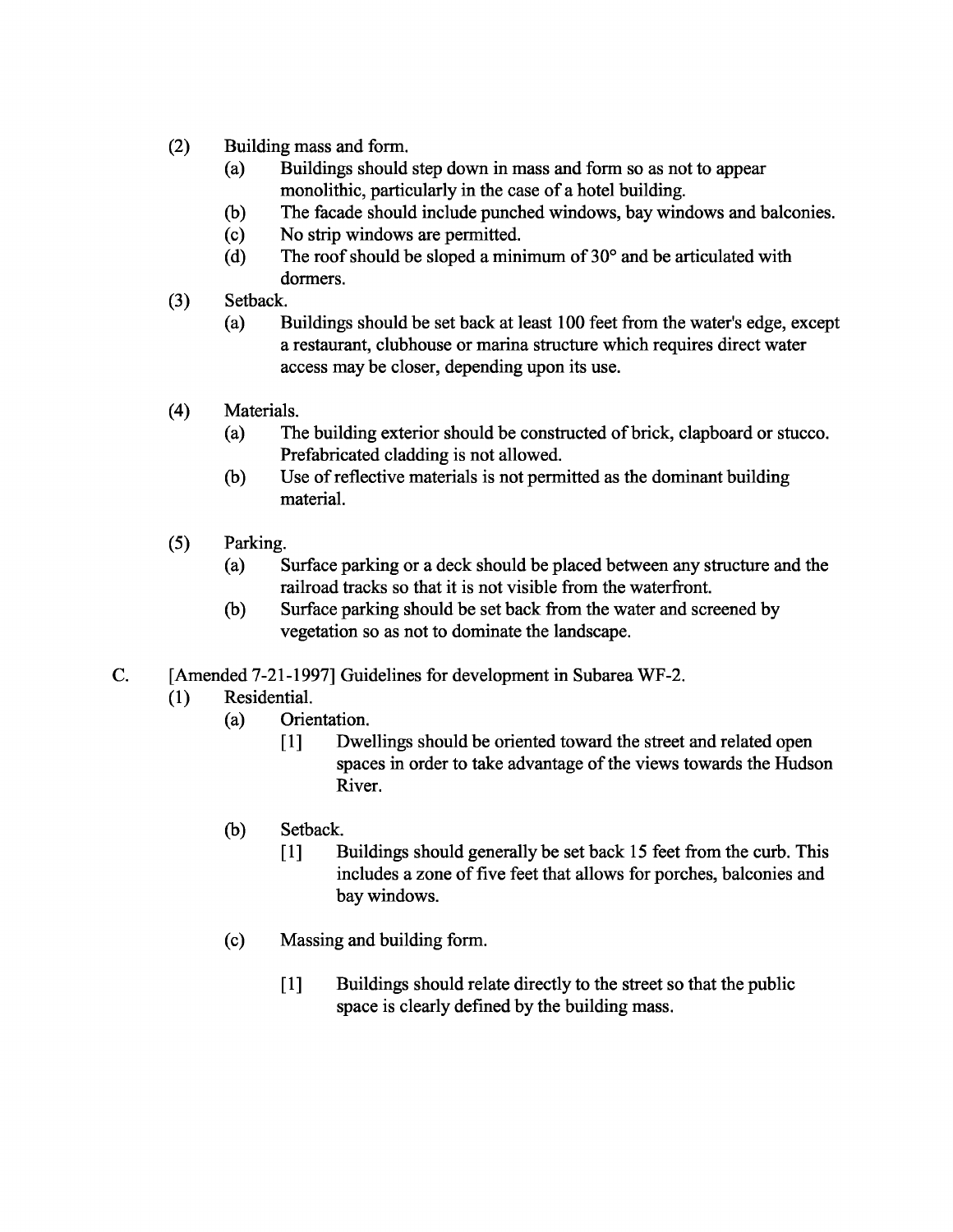- [2] Buildings should maintain a parallel alignment with the street and not zigzag with minor setbacks at each unit.
- [3] Buildings should reflect the residential nature of the development and include porches, balconies, bay windows and a sloped roof of 30° to 45° with dormers. Sloped roofs of greater than 50° are not permitted.
- [4] Building entries should be from the main street on which the building fronts.
- [5] A richness of facade texture should be encouraged through the use of punched windows, deep reveals and marked roof profiles.
- (d) Materials.
	- [1] The exterior should consist of brick and/or clapboard. Prefabricated exterior cladding is not permitted.
	- [2] Use of metallic or reflective materials is not desired as the dominant building material.
- (e) Parking guidelines.
	- [1] Surface parking should not be visible from the street. Parking may occur behind the building mass or partially under the building (at grade) if it is accessed from the side or the back.
	- [2] No garage doors are permitted to face onto the street.
- (2) Nonresidential; mixed use.
	- (a) Orientation.
		- [1] Nonresidential and mixed-use development should be oriented towards the street and/or public space with entries and display area facing the sidewalk.
	- (b) Setback.
		- [1] Setbacks should generally be 10 feet from the curb. However, if outdoor eating terraces are proposed, a further setback as necessary is permitted. (Also see  $\S 300-41E(3)$  (c) for setback requirements.)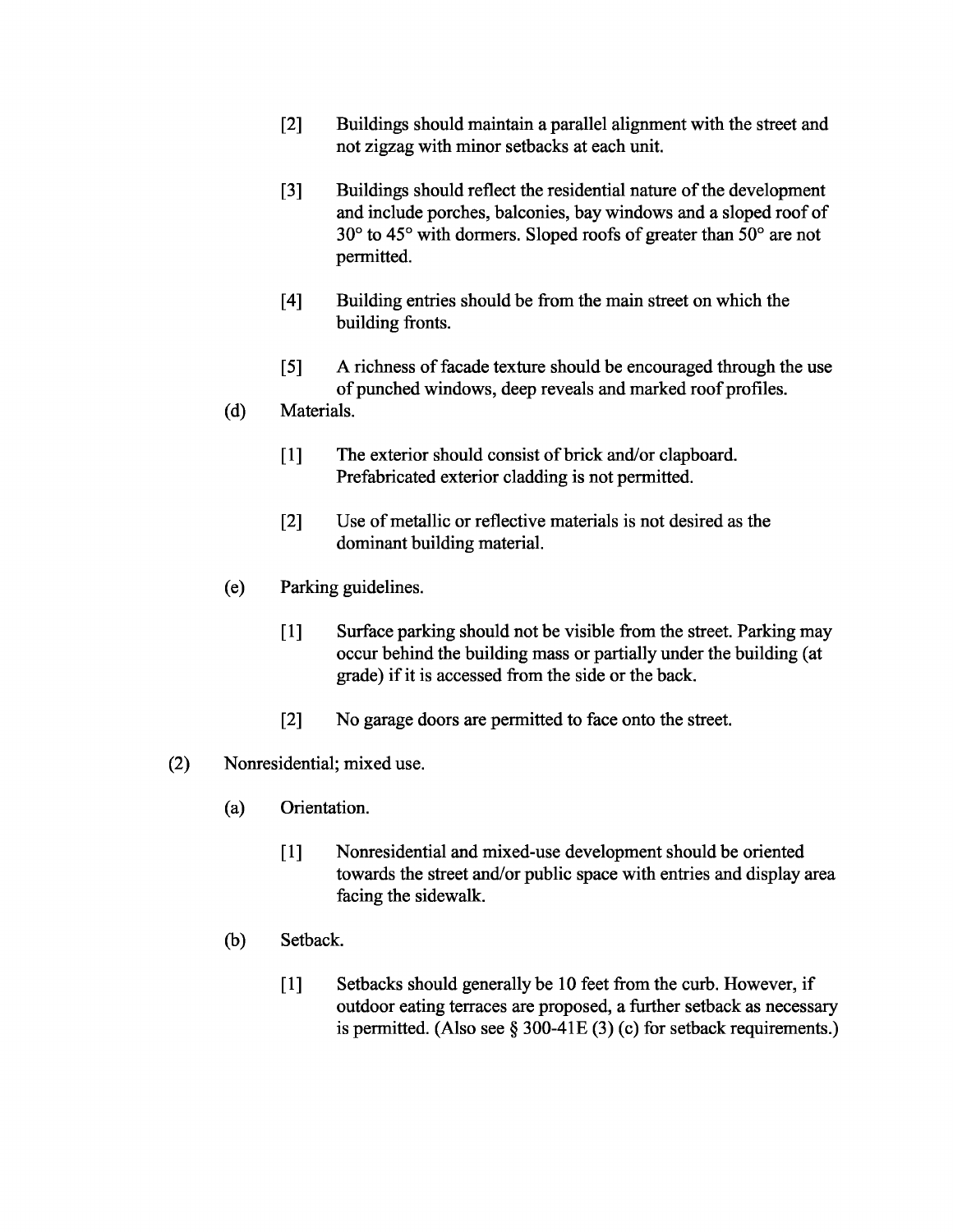- (c) Massing and building form.
	- [1] Building footprints should reflect a village-like character as depicted in the master plan.
	- [2] Each store should have its main entry on the street or public space.
	- [3] Buildings located on comers should be articulated with special features such as towers or fenestration.
	- [4] The building exterior should be constructed of stone, brick, masonry and/or clapboard.
	- [5] The use of reflective materials is not permitted as the dominant building material.
	- [6] In general, no prefabricated exterior cladding is allowed. Upon recommendation of the Architectural Review Board, the Planning Commission can waive this requirement.
- (d) Parking.
	- [1] Parking lots within public spaces such as the proposed green at Central Avenue and Water Street should be appropriately screened from the green acres and should be set back from the street.
	- [2] Surface parking lots should be screened from the street low walls and/or hedges in a landscaped buffer five to 10 feet wide.

#### D. Guidelines for development in subarea WF-PRD.

- (1) Orientation.
	- (a) The main convent building and chapel should be retained and rehabilitated for the existing convent, housing or hotel use.
	- (b) New housing should restrict itself to the flatter parts of the site such that the vegetation and steep slopes are not disturbed.
- (2) Setback.
	- (a) The sloped area to the north of the convent chapel should be preserved as a grassy lawn.
	- (b) Housing along South Street should maintain a setback of 50 feet from the road with vegetation and trees preserved as buffer.